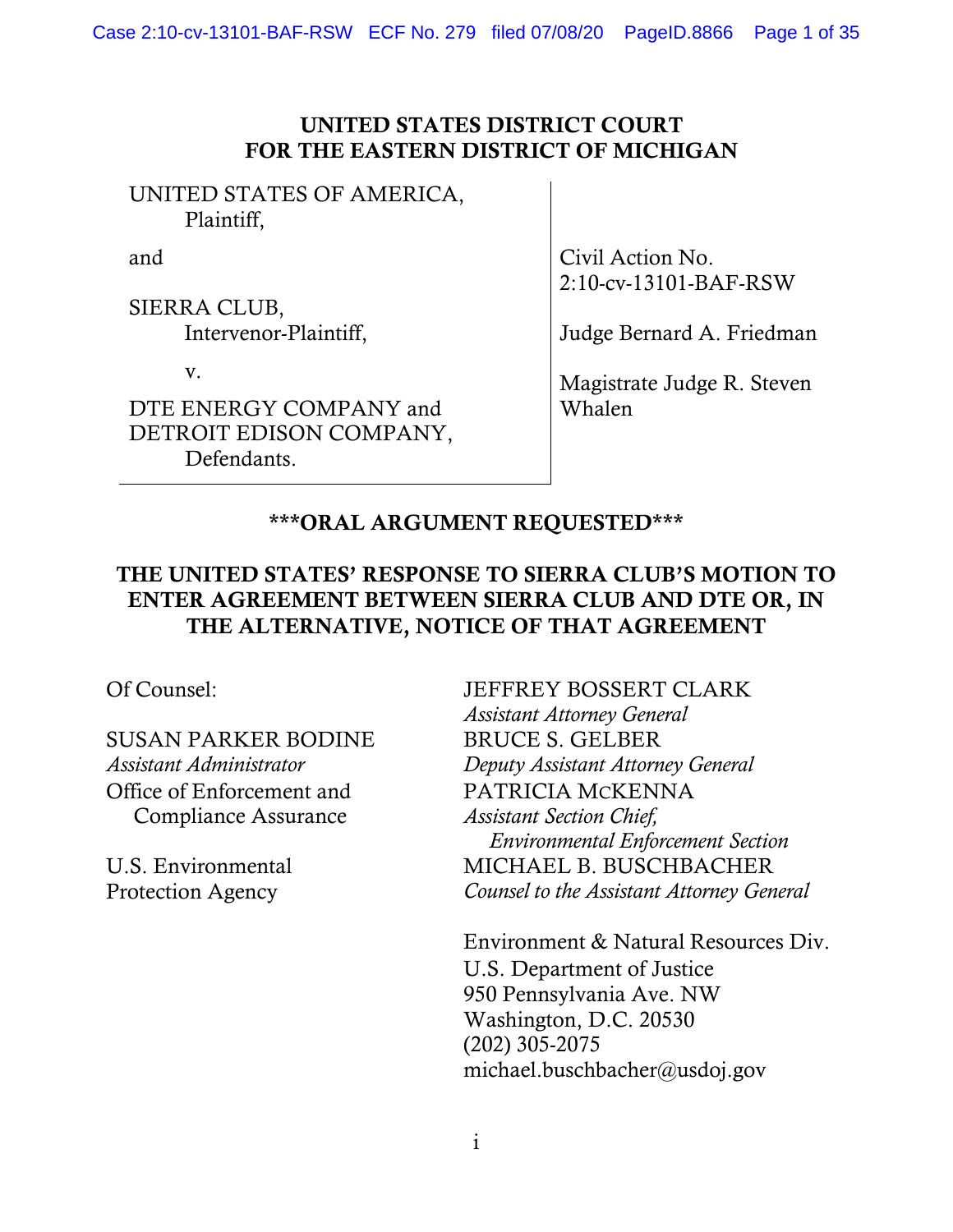# TABLE OF CONTENTS

| Judicial Review of the Terms of Sierra Club's Agreement Is Required 5<br>I.                                                                   |
|-----------------------------------------------------------------------------------------------------------------------------------------------|
| II. This Court Should Deny Sierra Club's Motion to Enter.  8                                                                                  |
| a. Sierra Club May Not Override the Considered Enforcement Discretion                                                                         |
|                                                                                                                                               |
| c. Sierra Club Cannot Be Permitted to Settle for Remedies Beyond Those<br>Congress Authorized in the CAA or Miscellaneous Receipts Act (MRA)— |
| d. Sierra Club's Requested Relief Is Contrary to Sound Environmental                                                                          |
| The Constitutional Standing and Avoidance Doctrines Also Preclude<br>III.                                                                     |
| Sierra Club Lacks Standing to Obtain the Additional Relief 20<br>a.<br>This Court Should Avoid Interpreting the CAA in a Way that Would<br>b. |
|                                                                                                                                               |
|                                                                                                                                               |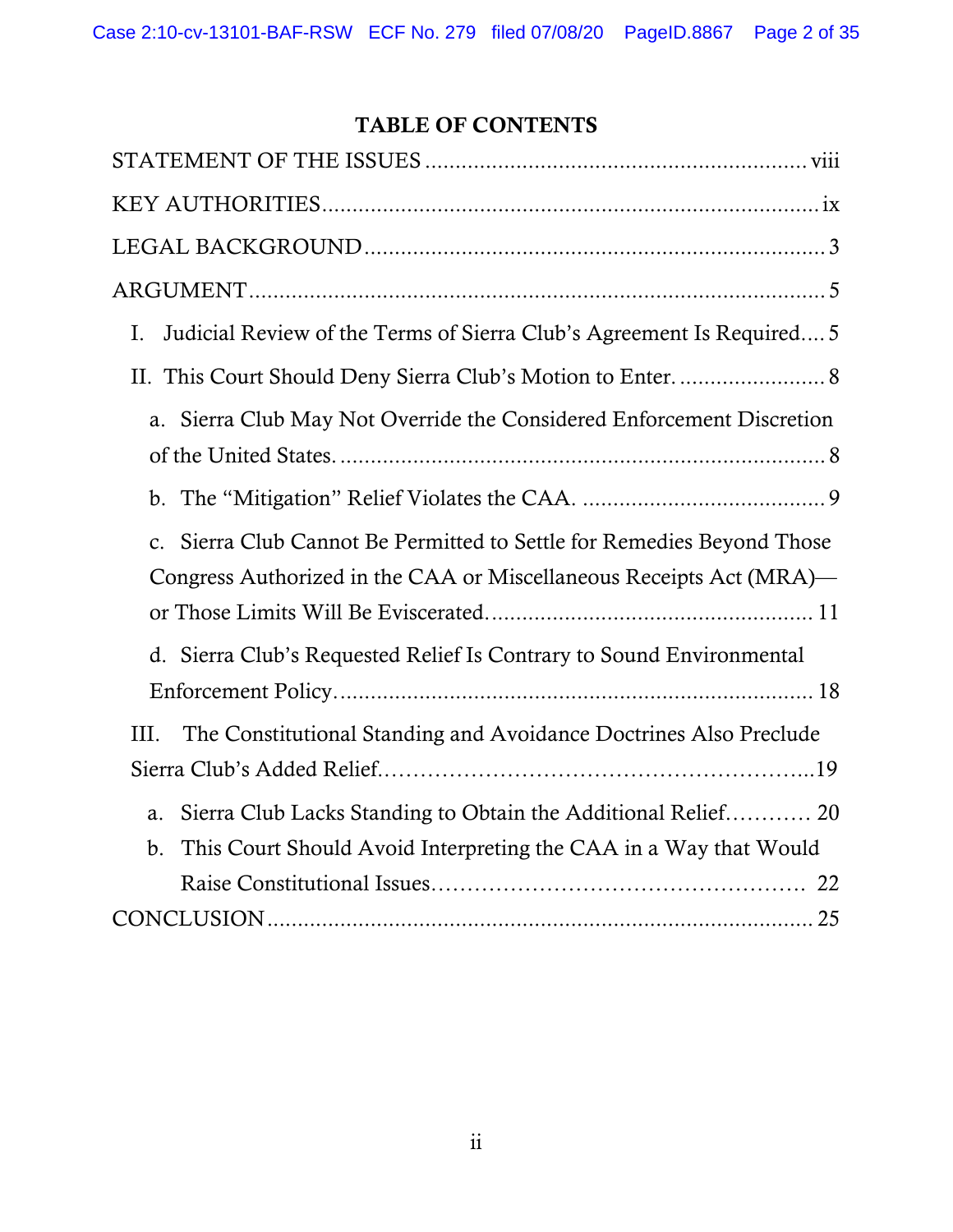# TABLE OF AUTHORITIES

## **Cases**

| Anderson v. Farmland Indus., Inc.,                                               |
|----------------------------------------------------------------------------------|
| Binno v. Am. Bar Ass'n,                                                          |
| Buckley v. Valeo,                                                                |
| Cal. Sportfishing Protection Alliance v. Forever Resorts, LLC, No. 2:16-cv-01595 |
| Cambrians For Thoughtful Dev., U.A. v. Didion Milling, Inc.,                     |
| Carter v. Carter Coal Co.,                                                       |
| City of Philadelphia v. Stepan Chem. Co.,                                        |
| Davis v. Fed. Election Comm'n,                                                   |
| Dep't of Transp. v. Assoc. of Am. R.R.,                                          |
| DuBois v. Thomas,                                                                |
| Ellis v. Gallatin Steel Co.,                                                     |
| EPA v. City of Green Forest, Ark.,                                               |
| Families for Asbestos Compliance Testing & Safety v. City of St. Louis, Mo.,     |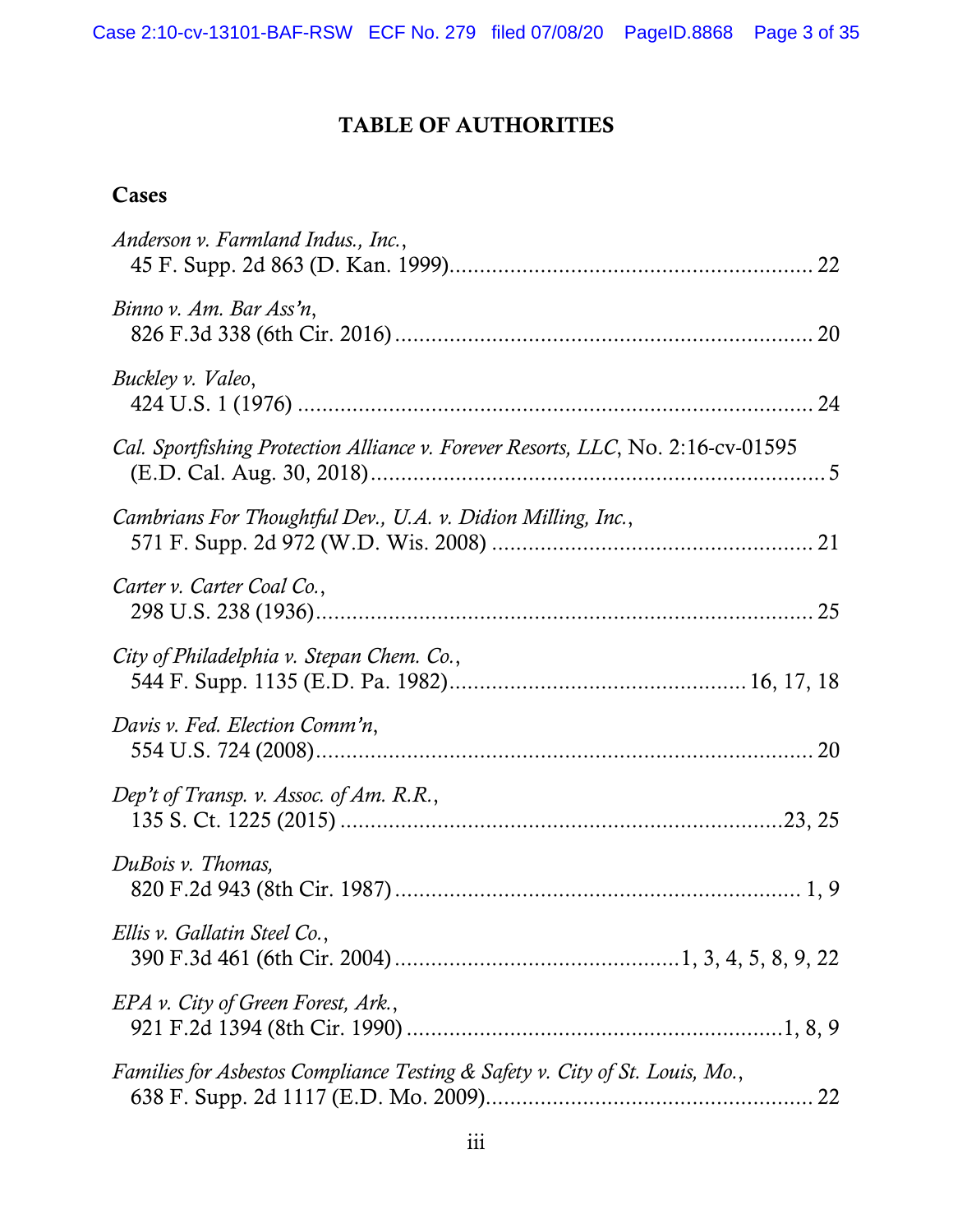| Firefighters v. City of Cleveland,                                                            |
|-----------------------------------------------------------------------------------------------|
| Free Enterprise Fund v. Public Company Accounting Oversight Board,                            |
| Friends of the Earth, Inc. v. Laidlaw Envtl. Servs. (TOC), Inc., 528 U.S. 167, 197<br>(2000), |
| Gutierrez v. Mobil Oil Corp.,                                                                 |
| Gwaltney of Smithfield, Ltd. v. Chesapeake Bay Found., Inc.,                                  |
|                                                                                               |
| Hallstrom v. Tillamook County,                                                                |
| Heckler v. Chaney,                                                                            |
| Huntington v. Attrill,                                                                        |
| In re Davis,                                                                                  |
| In re Ferro Corp. Derivative Litig.,                                                          |
| Jennings v. Rodriguez,                                                                        |
| Jorge Lopez v. A&S Metals Recycling Inc., No. 17-1735-GW-AFMx (C.D. Cal.                      |
| Kokesh v. SEC,                                                                                |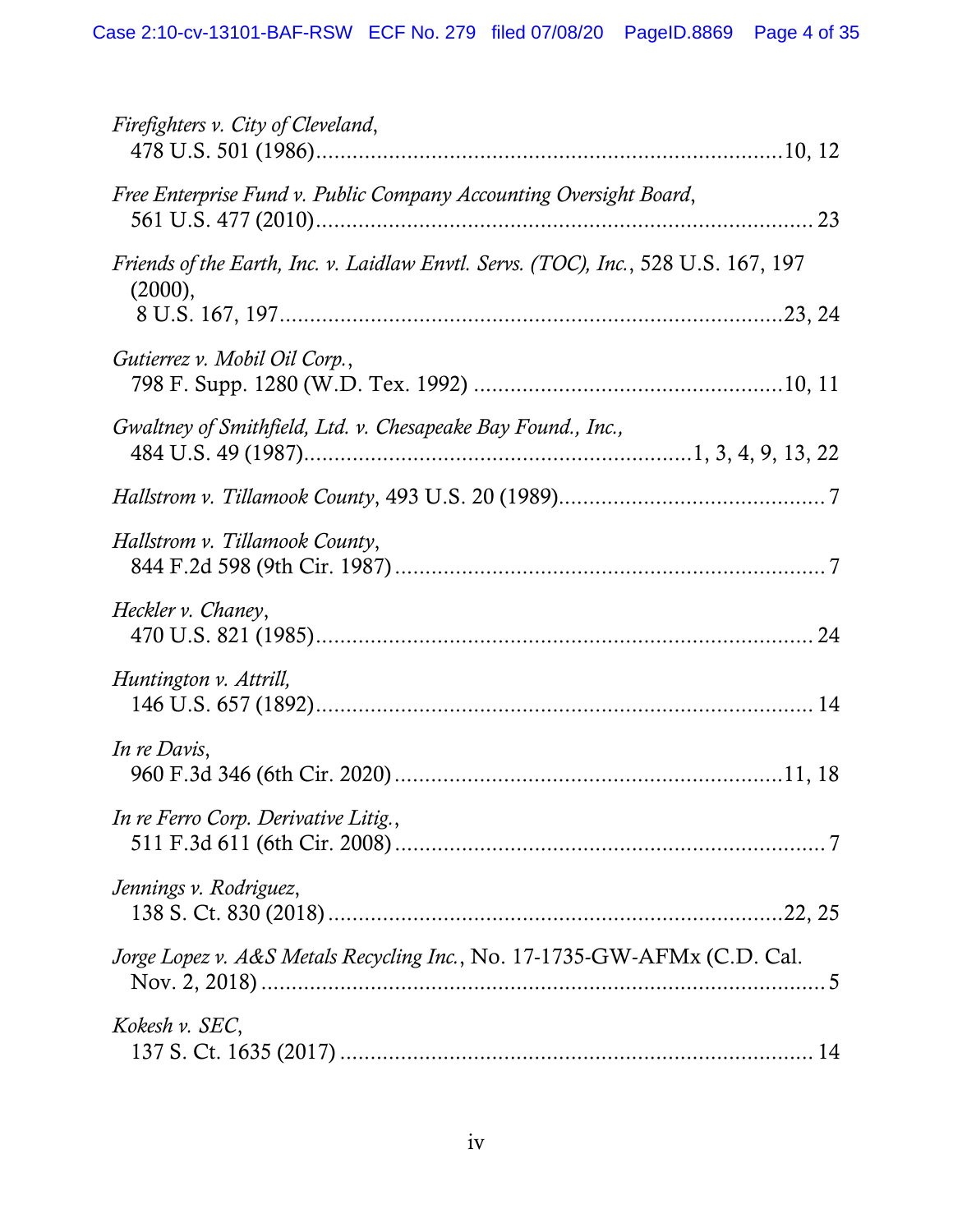| Lujan v. Defenders of Wildlife,                                           |  |
|---------------------------------------------------------------------------|--|
| Meghrig v. KFC W., Inc.,                                                  |  |
| Michigan Corr. Org. v. Michigan Dep't of Corr.,                           |  |
| Middlesex County Sewerage Authority v. Nat. Sea Clammers Assn.,           |  |
| Nw. Envtl. Def. Ctr. v. Unified Sewerage Agency of Washington Cty.,       |  |
| Oppose Pollution, Inc. v. Heritage Grp.,                                  |  |
| Pub.Int. Rsch. Grp. of New Jersey, Inc. v. Powell Duffryn Terminals Inc., |  |
| Robertson v. Allied Sols., LLC,                                           |  |
| Russello v. United States,                                                |  |
| Schumacher v. SC Data Ctr., Inc., 912 F.3d 1104, 1105 (2019),             |  |
| Seila Law LLC v. Consumer Financial Protection Bureau,                    |  |
| Sierra Club v. Elec. Controls Design, Inc.,                               |  |
| Sierra Club v. Elec. Controls Design, Inc.,                               |  |
| Town of Chester, N.Y. v. Laroe Estates, Inc.,                             |  |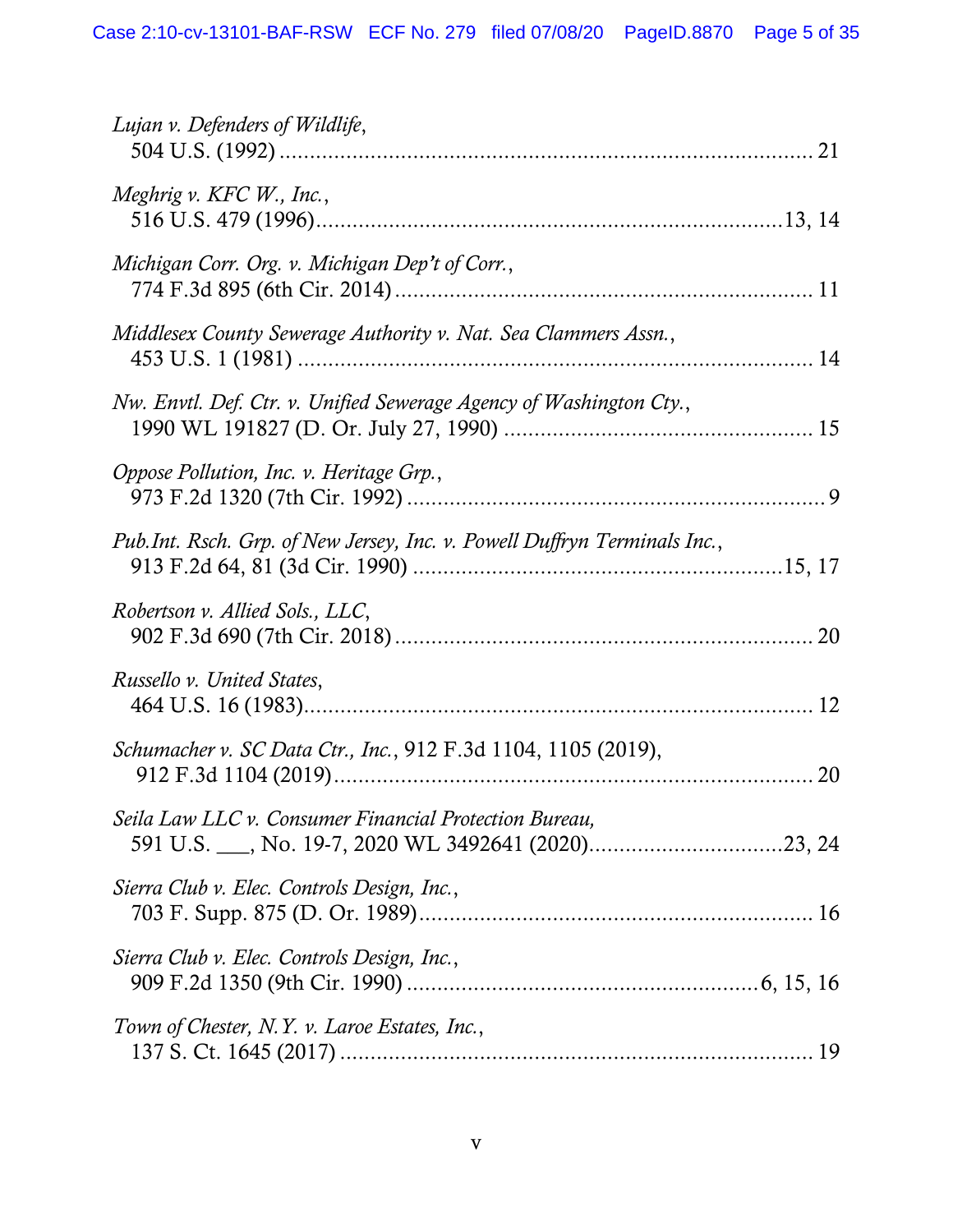| <b>Statutes &amp; Legislative History</b>                      |
|----------------------------------------------------------------|
|                                                                |
|                                                                |
| <b>Constitutional Provisions</b>                               |
| WildEarth Guardians v. Pub. Serv. Co. of Colorado,             |
| Vt. Agency of Nat. Res. v. U.S. ex rel. Stevens,               |
| US v. Jones & Laughlin Steel Corp.,                            |
| United States v. Yeager,                                       |
| United States v. Smithfield Foods, Inc.,                       |
| United States v. Lexington-Fayette Urban Cty. Gov't,           |
| United States v. Hayes,                                        |
| United States v. D.C.,                                         |
| United States v. Cinergy Corp.,                                |
| U.S. Pub. Interest Research Grp. v. Atl. Salmon of Maine, LLC, |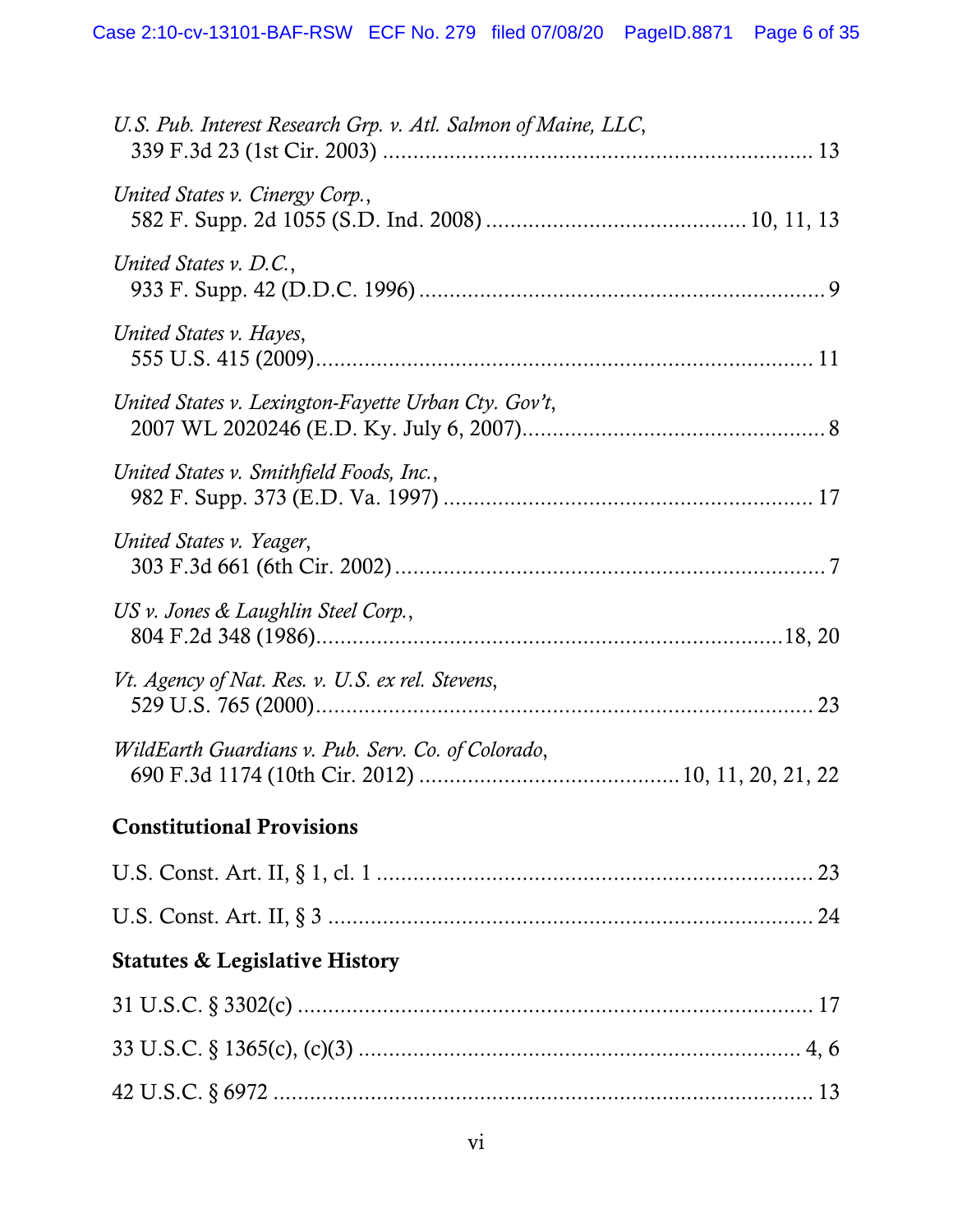| <b>Rules</b>                                                                                                                                                                                          |
|-------------------------------------------------------------------------------------------------------------------------------------------------------------------------------------------------------|
|                                                                                                                                                                                                       |
| <b>Other Authorities</b>                                                                                                                                                                              |
|                                                                                                                                                                                                       |
| Memorandum from Jeffrey Bossert Clark, Assistant Att'y Gen. for<br>Environment & Natural Resources (Mar. 12, 2020), <i>available at</i><br>https://www.justice.gov/enrd/page/file/1257901/download 18 |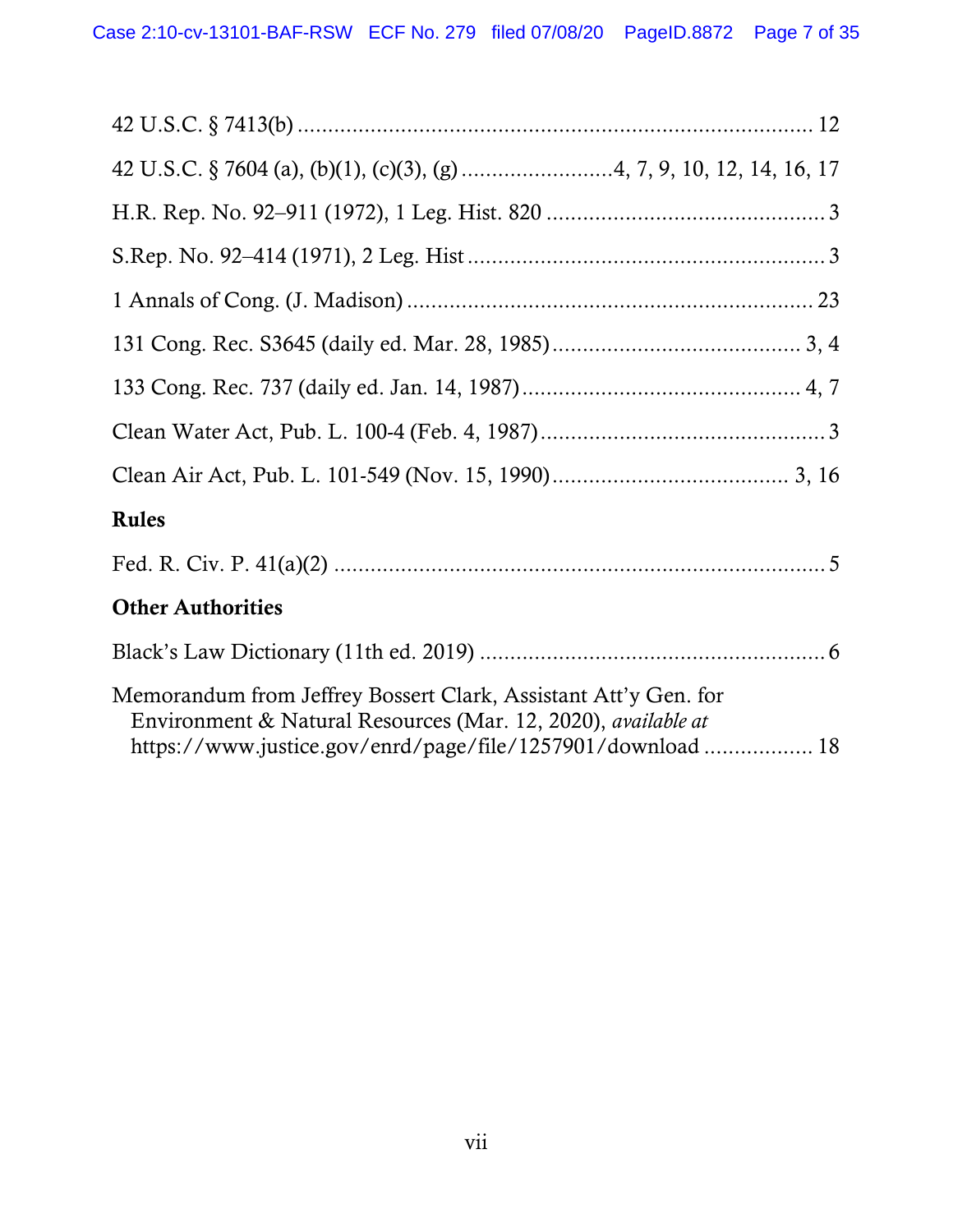### STATEMENT OF THE ISSUES

 For over a decade the United States has been litigating Clean Air Act ("CAA" or "the Act") claims against DTE. After two appeals and an unsuccessful attempt by DTE to obtain certiorari, the U.S., DTE, and Intervenor Sierra Club have negotiated a proposed consent decree, which the U.S. recently moved to have this Court enter. Sierra Club, however, wants more. In a separate proposed settlement it seeks wide-ranging additional relief, including closure of several of DTE's coal-fired units and a requirement that DTE undertake two completely open-ended "mitigation" projects.

The questions presented here are:

- 1. Whether Sierra Club can escape judicial review of its agreement by labelling it a "private settlement";
- 2. Whether a citizen group appearing as a plaintiff-intervenor can override the considered enforcement decision of the United States not to seek further relief;
- 3. Whether the open-ended "community projects" sought by Sierra Club violate the Act and sound environmental policy;
- 4. Whether Sierra Club has standing to seek independent relief; and
- 5. Whether this Court should avoid the "[d]ifficult and fundamental questions" under the Constitution that would arise if it were to grant Sierra Club's request.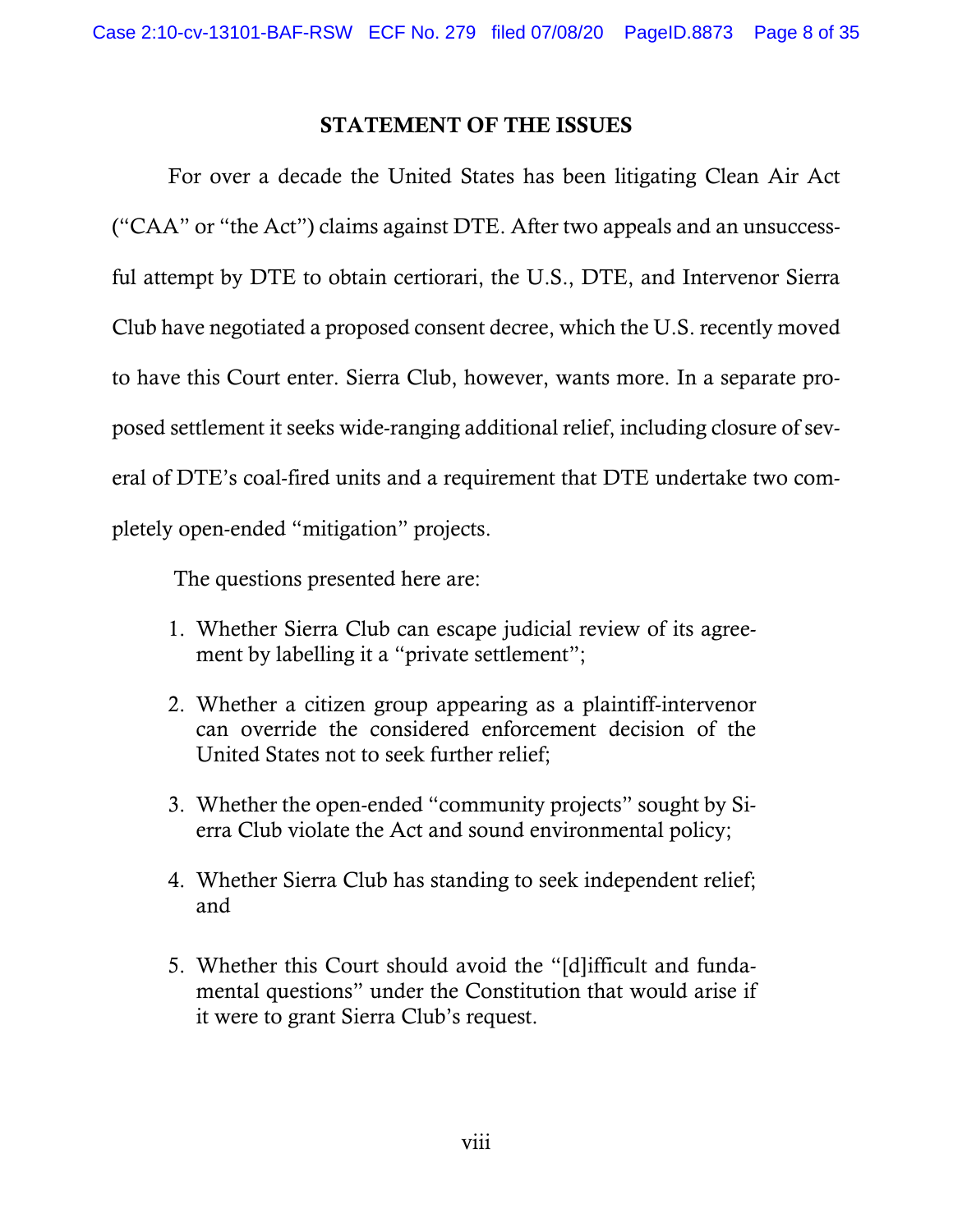#### KEY AUTHORITIES

- 1. *Ellis v. Gallatin Steel Co.*, 390 F.3d 461 (6th Cir. 2004)
- 2. *EPA v. City of Green Forest, Ark.*, 921 F.2d 1394 (8th Cir. 1990)
- 3. *Friends of the Earth, Inc. v. Laidlaw Envtl. Servs. (TOC), Inc.*, 528 U.S. 167, 197 (2000) (Kennedy, J., concurring)
- 4. *Gwaltney of Smithfield, Ltd. v. Chesapeake Bay Foundation, Inc.*, 484 U.S. 49 (1987)
- 5. *Meghrig v. KFC W., Inc.*, 516 U.S. 479 (1996)
- 6. *Seila Law LLC v. CFPB*, 591 U.S. \_\_, No. 19-7, 2020 WL 3492641 (2020)
- 7. *Town of Chester, N.Y. v. Laroe Estates, Inc.*, 137 S. Ct. 1645 (2017)
- 8. *United States v. Cinergy Corp.*, 582 F. Supp. 2d 1055 (S.D. Ind. 2008)
- 9. *WildEarth Guardians v. Public Service Co. of Colorado*, 690 F.3d 1174 (10th Cir. 2012)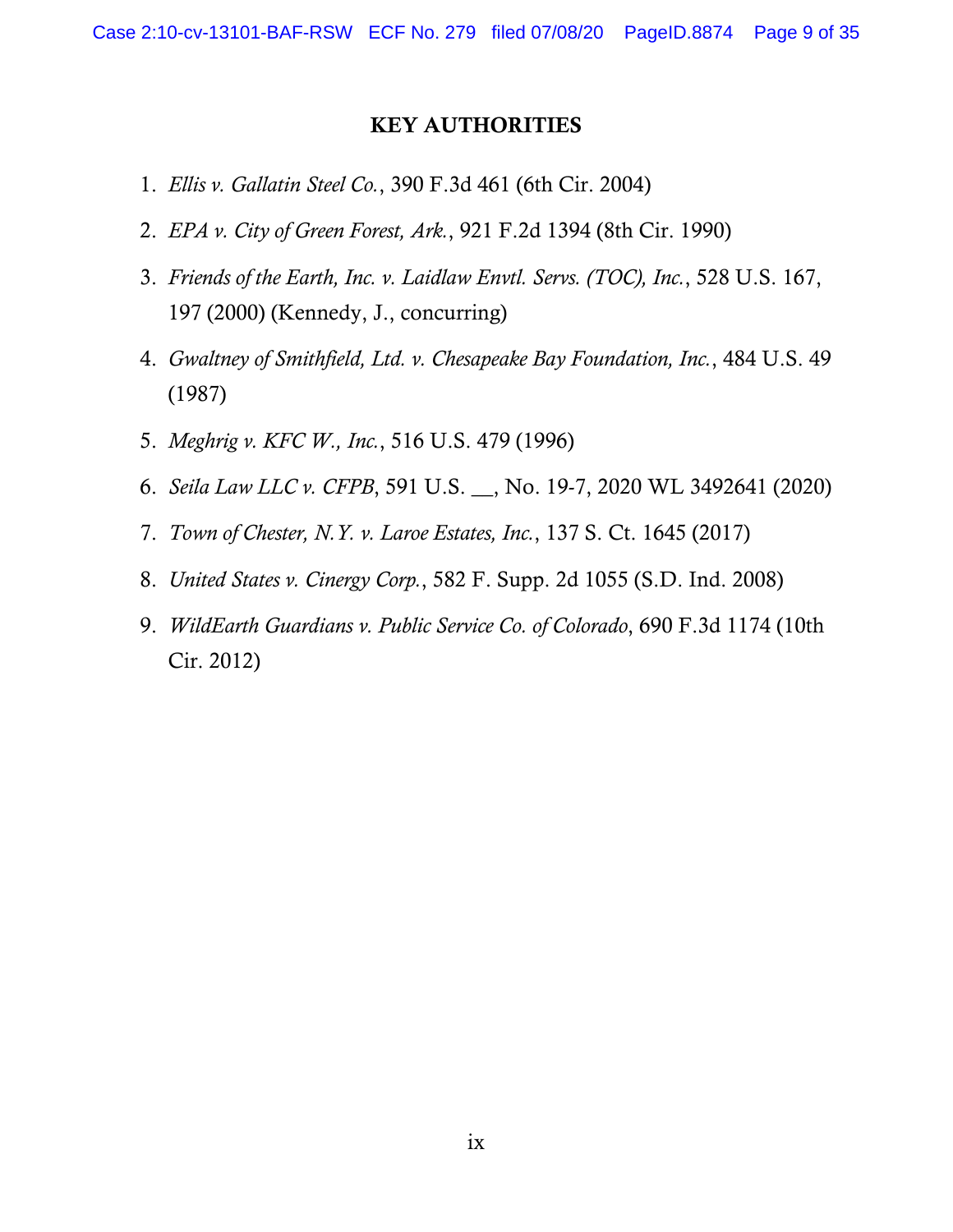#### INTRODUCTION

 Since 1970, the CAA has empowered citizens with standing to act as "private attorneys general," who may both bring suit on their own and, in some cases, intervene in civil enforcement actions brought by the government. The role of such citizen suits is narrow by design. As the Sixth Circuit held, "Congress has authorized citizen suits [under the CAA] only when environmental officials '*fail* to exercise their enforcement responsibility' and has provided [only] an 'interstitial' role for private parties in enforcing the statute." *Ellis v. Gallatin Steel Co.*, 390 F.3d 461, 475 (6th Cir. 2004) (Sutton, J.) (quoting *Gwaltney of Smithfield, Ltd. v. Chesapeake Bay Found., Inc.,* 484 U.S. 49, 60-61 (1987)).

Crucially, the Act "does *not* permit citizen suits to seek types of relief 'that the [government] chose to forgo.'" *Id.* (emphasis added). Nor may citizen intervenors "compel a consent decree on their own terms," since doing so would "'enable citizens to commandeer the federal enforcement machinery.'" *EPA v. City of Green Forest, Ark.*, 921 F.2d 1394, 1402 (8th Cir. 1990) (quoting *DuBois v. Thomas,* 820 F.2d 943, 949 (8th Cir. 1987)).

The dispute now before the Court involves precisely these limitations designed to ensure government enforcement primacy. After lengthy negotiations, the U.S., DTE, and Sierra Club signed a proposed consent decree. If entered, it would require DTE to limit pollution from all of its coal-fired units by certain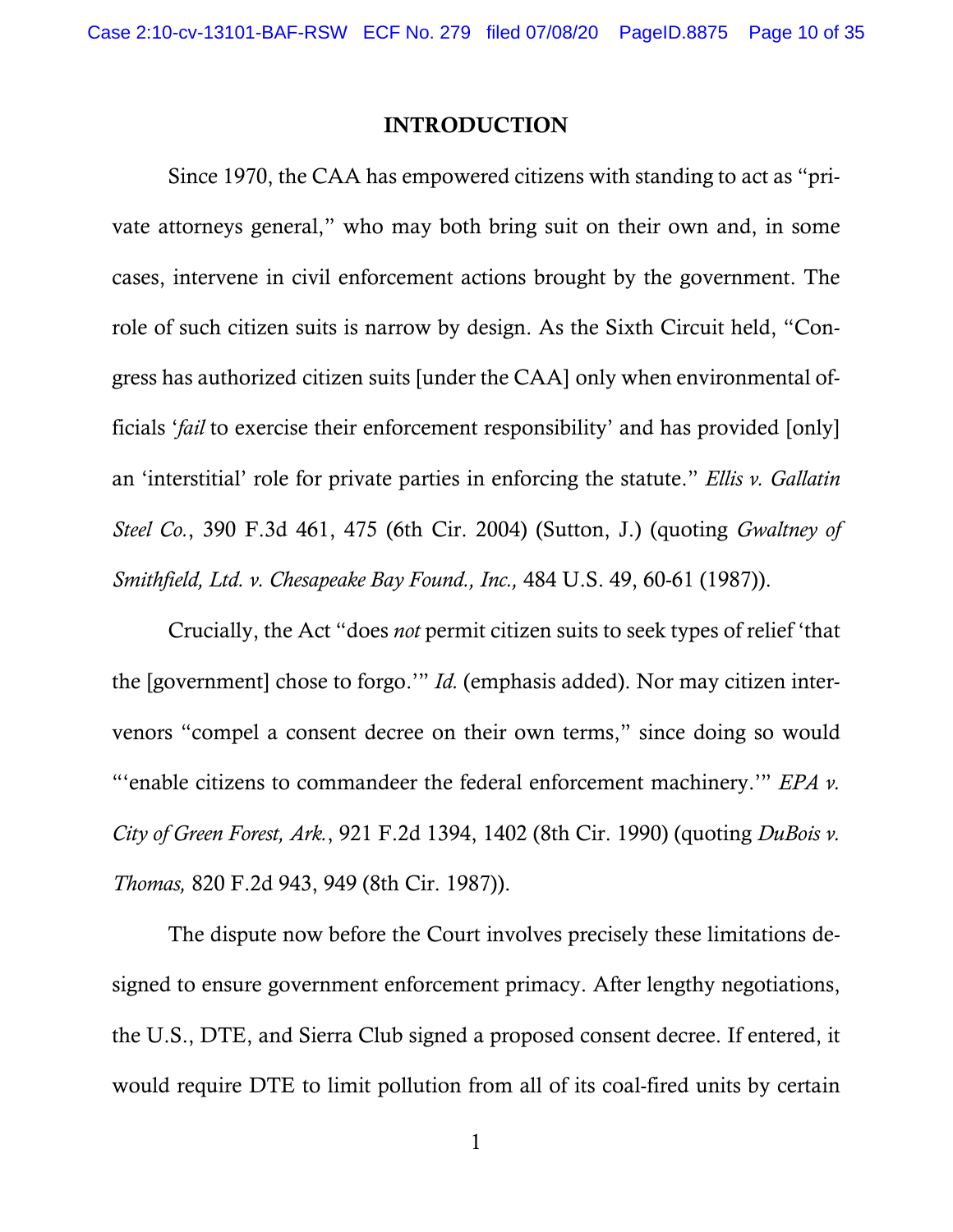deadlines, pay a \$1.8 million civil penalty to the U.S. Treasury, and perform a \$5.5 million mitigation project, replacing old municipal or school buses in Wayne County with lower-emitting vehicles, thereby offsetting some of DTE's alleged excess emissions. As the United States has explained in its motion to enter, Dkt. No. 278, this relief is fair, just, reasonable, and consistent with the Act. The injunctive relief will improve regional air quality for many Michiganders and others in the airshed while also protecting the natural beauty of the Great Lakes region. The substantial penalty will deter DTE and others from committing CAA violations in the future.

But Sierra Club wants more. The side deal it negotiated with DTE would release Sierra Club's actual and potential federal citizen suit claims in exchange for DTE shuttering all but its largest units, pledging to use Sierra Club's preferred types of buses for the government's air-quality mitigation project, and funding two additional "mitigation" projects. The first project would require DTE to spend at least \$2 million on unspecified environmental projects in southwest Detroit to be proposed by a five-member committee comprising a representative of DTE, an academic, and three members of the community selected with input from Sierra Club. The second project would require DTE to perform an unspecified energy efficiency project or projects at a Detroit community center.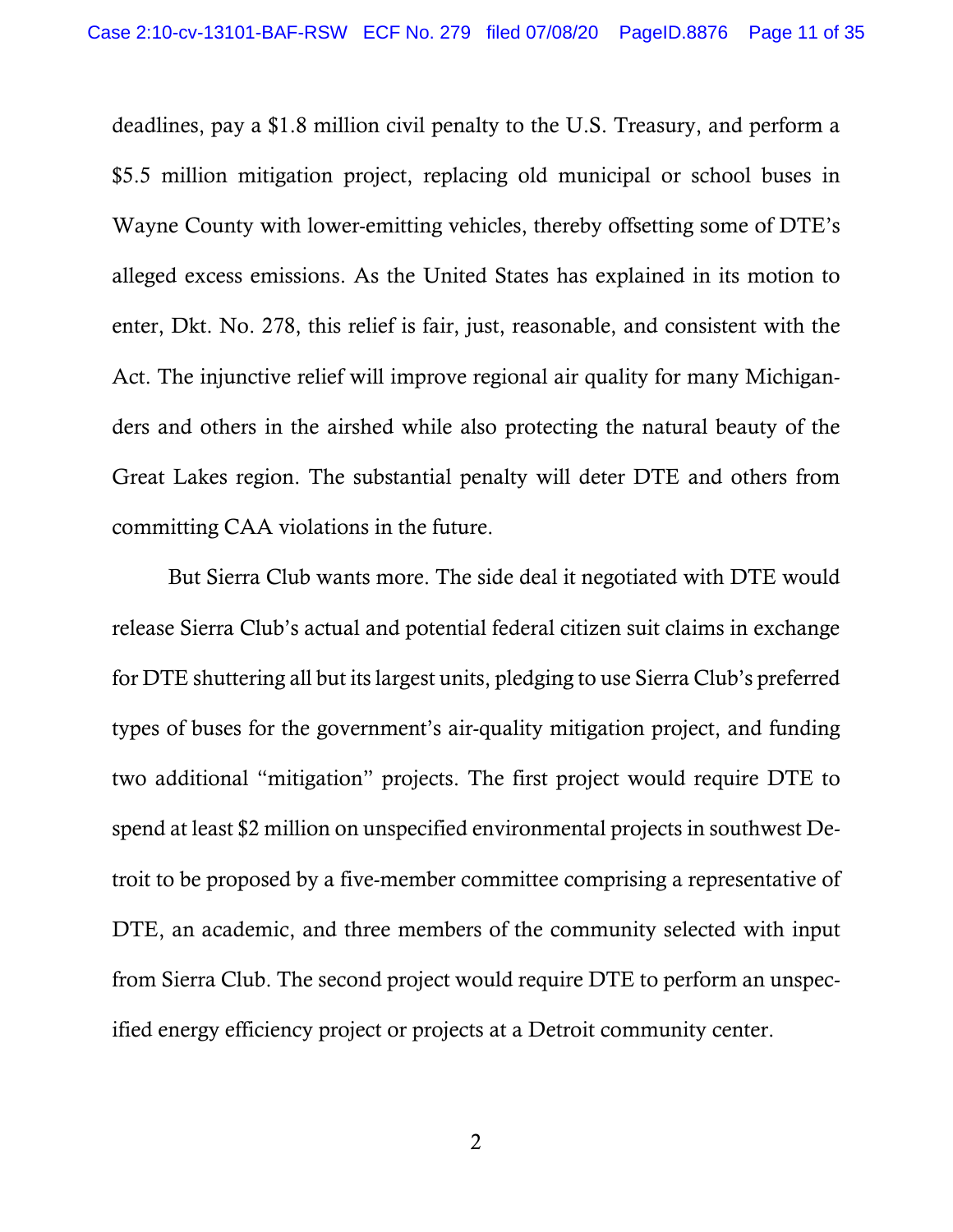The United States remains unwilling to include this relief in its consent decree, as it is inconsistent with sound environmental enforcement policy and perverts litigation claims meant to help the general public, just to benefit a select few. Sierra Club simply cannot obtain separate relief the U.S. "chose to forgo."

#### LEGAL BACKGROUND

Citizen suits have been termed "private attorney general" actions. "[A]s the phrase implies," they are designed primarily to serve "society as a whole" rather than individual or factional interests. *Ellis*, 390 F.3d at 477. Despite this purpose, early versions of both the CAA and the Clean Water Act ("CWA") did little to prevent citizen plaintiffs from using the threat of potentially crippling civil penalties to extract settlements that included improper forms of relief.

Congress took note of these issues in the 1980s, observing that citizen suits were prone to "certain abuses . . . , including attempt[s] [by plaintiffs] to settle penalty claims through payments to private parties rather than to the United States Treasury." 131 Cong. Rec. S3645 (daily ed. Mar. 28, 1985).<sup>1</sup> After lengthy deliberation, Congress amended the citizen suit provisions in both the CWA, Pub. L. 100-4 (Feb. 4, 1987), and the CAA, Pub. L. 101-549 (Nov. 15, 1990).

 $\overline{a}$ 

<sup>&</sup>lt;sup>1</sup> Though this legislative history is tied to the development of the CWA's citizen suit provision, it also applies to the nearly identical provisions of the CAA. *See* S.Rep. No. 92–414 (1971), 2 Leg. Hist. 1497; H.R. Rep. No. 92–911 at 133 (1972), 1 Leg. Hist. 820; *Gwaltney*, 484 U.S. at 62 (1987).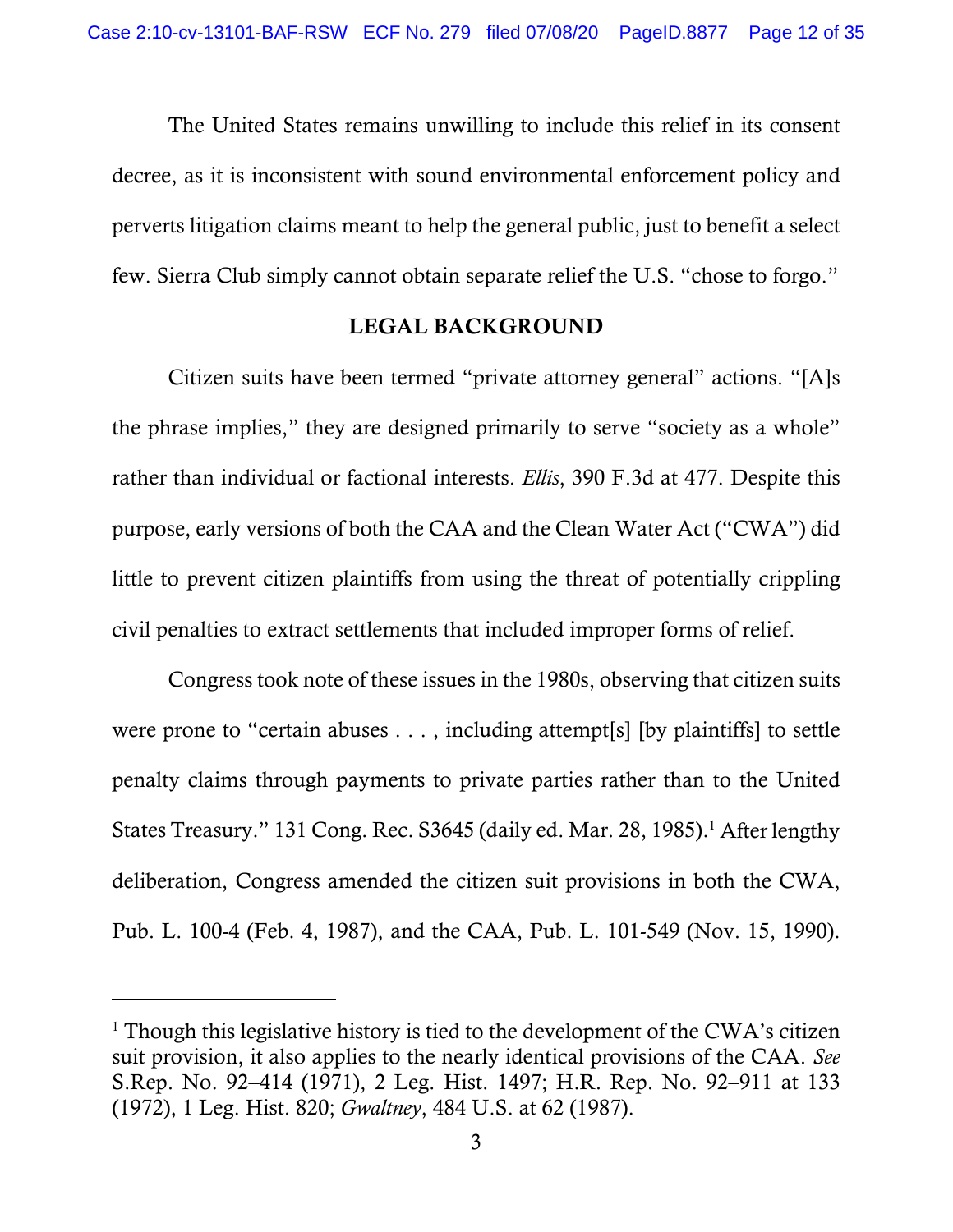These amendments were aimed at preventing "abusive, collusive, or inadequate settlements," 133 Cong. Rec. 737 (daily ed. Jan. 14, 1987), as well as relief "inconsistent with the government's enforcement program or interpretation of the law," 131 Cong. Rec. S3645 (daily ed. Mar. 28, 1985).

As amended, both statutes now require citizen groups to give 60 days' notice to the government before filing suit, allowing the government to bring its own action during this window, precluding most citizen enforcement (though a citizen may still appear as an intervenor). 33 U.S.C.  $\S$  1365(c)(3) (CWA); 42 U.S.C. § 7604(b)(1) (CAA). Both statutes also provide that "[n]o consent judgment shall be entered in an action brought under [citizen suit provisions] in which the United States is not a party" unless the United States has been afforded 45 days to review the proposed consent judgment. 33 U.S.C.  $\S$  1365(c)(3); 42 U.S.C. § 7604(c)(3). The CAA adds that, during this review period, "the Government may submit its comments on the proposed consent judgment to the court and parties or may intervene as a matter of right."  $42 \text{ U.S.C.}$  § 7604(c)(3).

As the Sixth Circuit observed in *Ellis*, such "notice provisions demonstrate that Congress has authorized citizen suits only when environmental officials '*fail* to exercise their enforcement responsibility' and has provided an 'interstitial' role for private parties in enforcing the statute." 390 F.3d at 475 (quoting *Gwaltney,* 484 U.S. at 60-61). The Act "does not permit citizen suits to seek types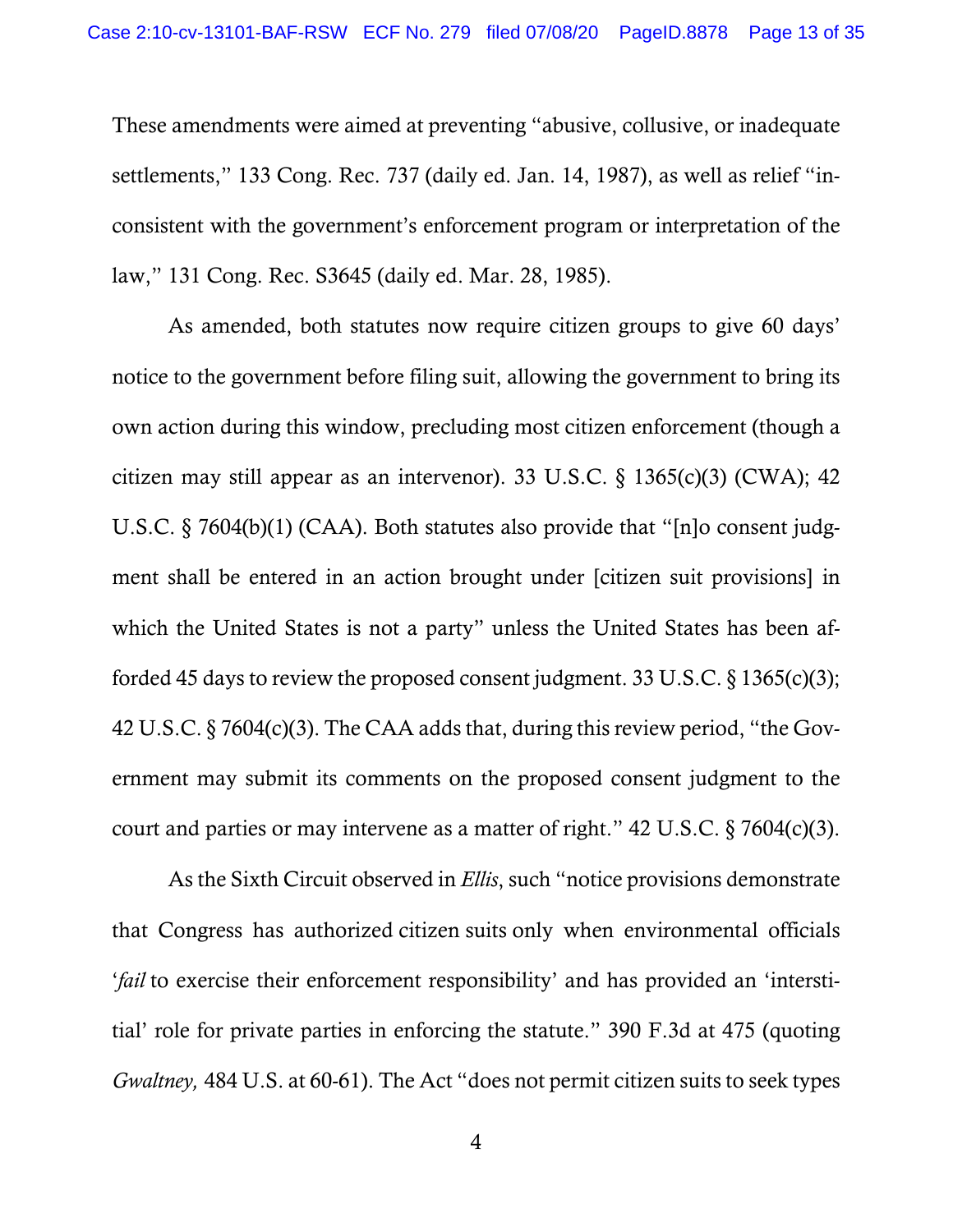of relief 'that the [U.S.] chose to forgo'; otherwise, administrative 'discretion to enforce the [Act] in the public interest would be curtailed considerably' and the 'nature of the citizens' role' would become 'potentially intrusive.'" *Id.* In short, the separation of powers would suffer a grave blow.

#### ARGUMENT

### I. Judicial Review of the Terms of Sierra Club's Agreement Is Required.

Sierra Club audaciously argues that it can leverage its claims against DTE to extract relief that the U.S. "chose to forgo" here. It claims that cloaking DTE's concession as "a private settlement agreement," rather than a consent decree, hides its approach from judicial oversight. *See* Motion for Entry at 5, 10. That is incorrect. Regardless of how Sierra Club labels its document, without agreement by all parties, an "action may be dismissed at the plaintiff's request only by court order, on terms that the court considers proper." Fed. R. Civ. P. 41(a)(2). And there is nothing "proper" about Sierra Club's request.

To the best of the United States' knowledge, every court that has considered the question has held that citizen groups cannot evade judicial review by labelling an agreement a private settlement rather than a consent decree. *See Cal. Sportfishing Protection Alliance v. Forever Resorts, LLC*, No. 2:16-cv-01595, at \*3 (E.D. Cal. Aug. 30, 2018) (Ex. 1); *Jorge Lopez v. A&S Metals Recycling Inc.*, No. 17-1735-GW-AFMx (C.D. Cal. Nov. 2, 2018) (Ex. 2) (The settlement agreement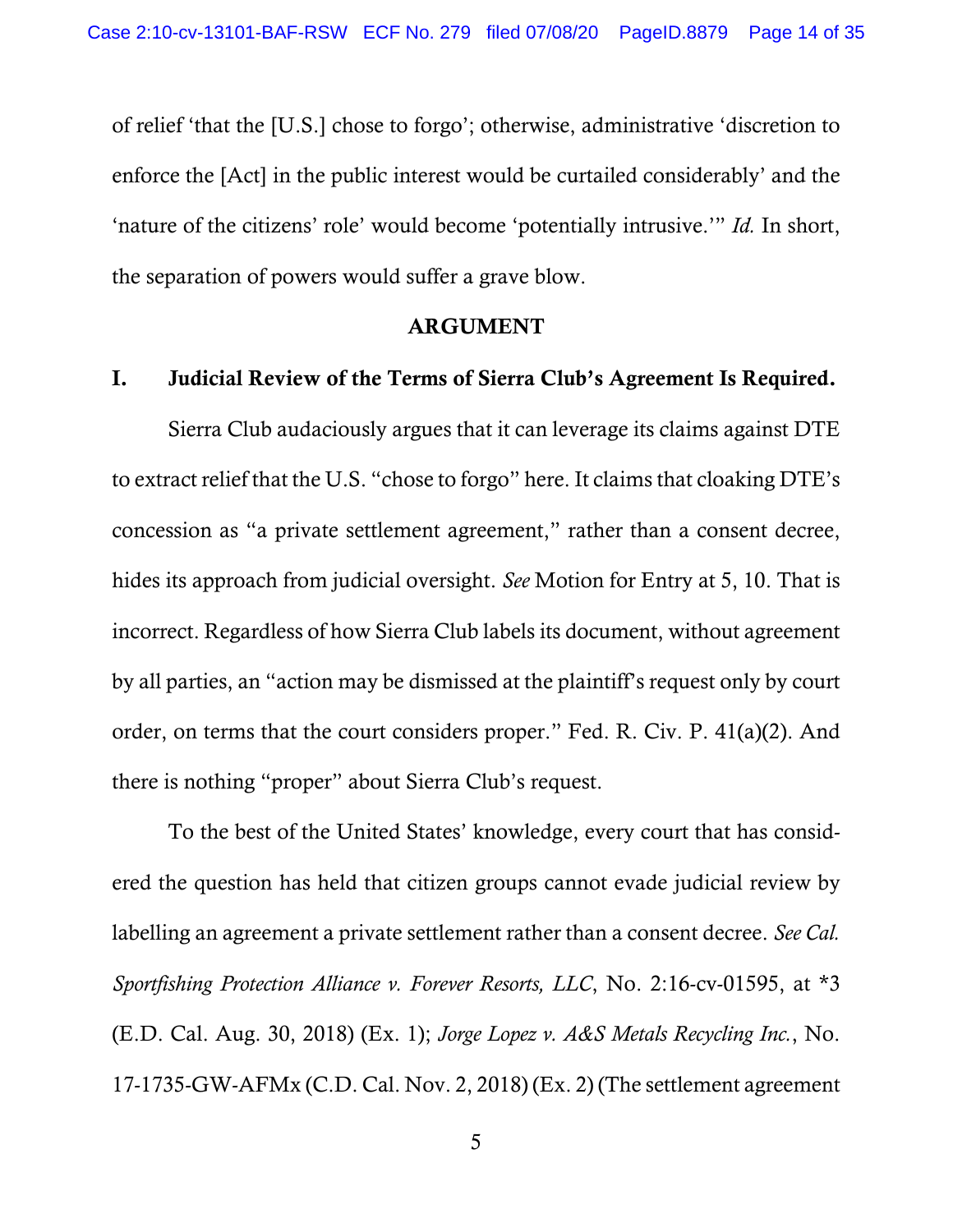"is a consent judgment within the scope of 33 U.S.C.  $\S$  1365(c), subject to federal review and judicial approval."); *see also Sierra Club v. Elec. Controls Design, Inc.*, 909 F.2d 1350, 1352 n.2 (9th Cir. 1990) ("if it finds that the proposed judgment is not in accordance with the [statute], the United States can object").

This conclusion flows from the text of the Act. "Consent judgment" is a term of art that covers *any* agreed settlement "that becomes a court judgment when the judge sanctions it." *Judgment* (2), Black's Law Dictionary (11th ed. 2019).<sup>2</sup> It "is merely a contract acknowledged in open court and ordered to be recorded, but it binds the parties as fully as other judgments." *Id.* 

An order granting Sierra Club's request that this Court "dismiss this case[,] having taken notice of the Separate Agreement but without incorporating the terms of that agreement into the dismissal" fits comfortably within this definition. Its so-called private agreement (1) is based on a contract of settlement between Sierra Club and DTE resolving claims in *public litigation* brought by the United States and (2) qualifies as a Rule 54(a) "judgment" in this case because,

 $\overline{a}$ 

<sup>&</sup>lt;sup>2</sup> It is significant that Congress selected the phrase "consent judgment" instead of "consent decree." Traditionally, a "decree" was a judicial decision by "a court of equity, admiralty, divorce, or probate," while a "judgment" was a final decision "of a court of law." *Decree (1)*, Black's Law Dictionary (11th ed. 2019). Today, "consent decree" continues to connote a measure of ongoing equitable supervision. Congress's decision to instead use the phrase "consent judgment" indicates that supervision is not necessary in order to trigger governmental review.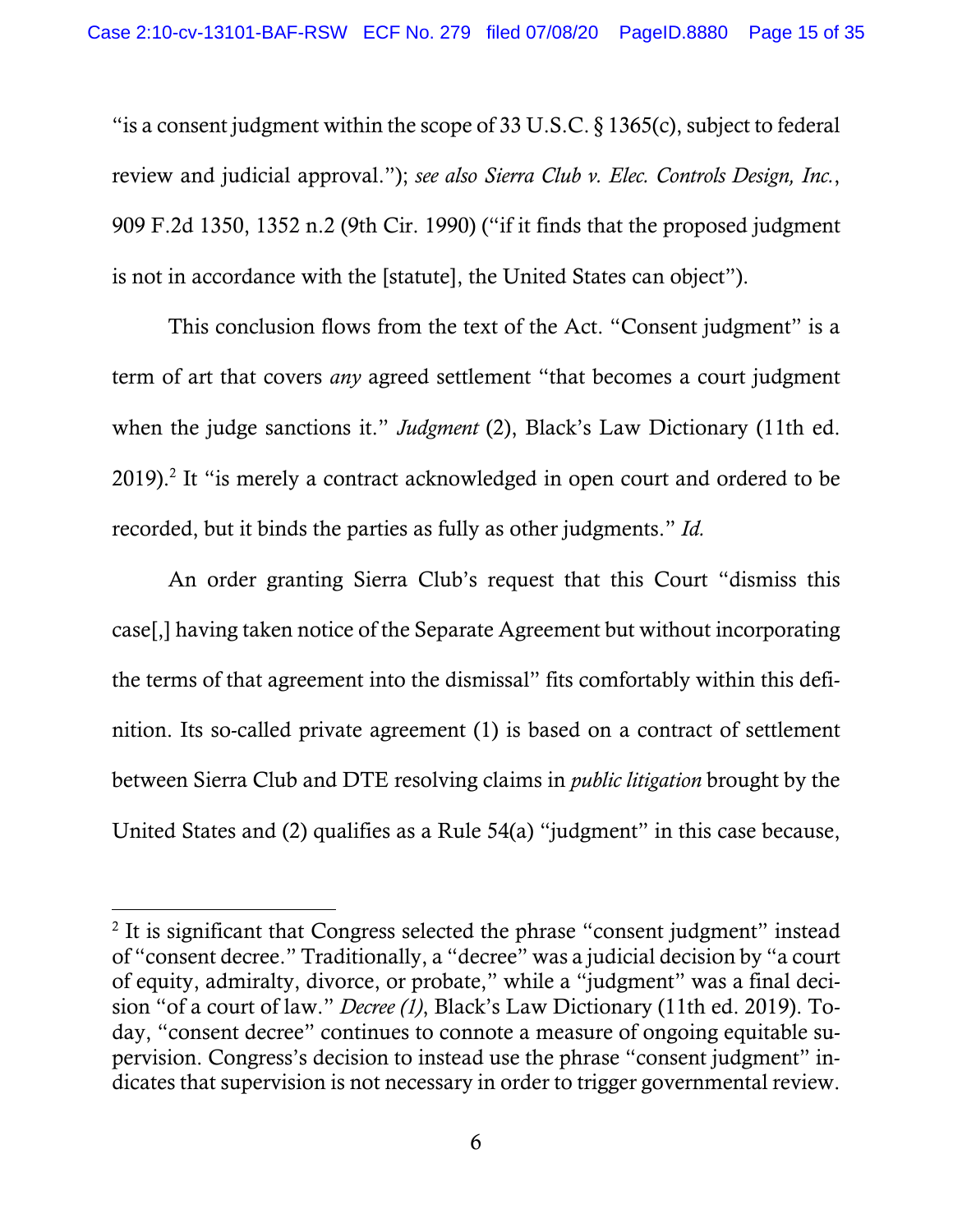"as a practical matter, [it would] prevent the parties from further litigating the merits of the case in federal court." *United States v. Yeager*, 303 F.3d 661, 665 (6th Cir. 2002); *In re Ferro Corp. Derivative Litig.*, 511 F.3d 611, 617 (6th Cir. 2008). This is how Congress itself understood the phrase, since the legislative history indicates that the notice provisions were intended to prevent "abusive, collusive, or inadequate *settlements*." 133 Cong. Rec. 737 (daily ed. Jan. 14, 1987) (emphasis added).

Any other approach would conflict with the statutory scheme, creating a loophole that would allow private parties to evade the United States' and the courts' ability to serve as Congress's check on abusive settlements. As the Ninth Circuit has noted, courts should not "attribute to Congress an intent to enact a provision after hours of debate that could be evaded by every potential plaintiff, thus rendering it meaningless." *Hallstrom v. Tillamook County*, 844 F.2d 598, 601 (9th Cir. 1987), *aff'd* 493 U.S. 20 (1989).

This conclusion applies regardless of whether the United States is a party or not. Indeed, Congress gave the United States authority to oppose improper consent judgments by intervening to raise an objection. *See* 42 U.S.C. § 7604(c)(3). It would make no sense to read Congress's reforms to allow parties to easily dodge review simply by terming the settlement a "private agreement" following intervention by the United States.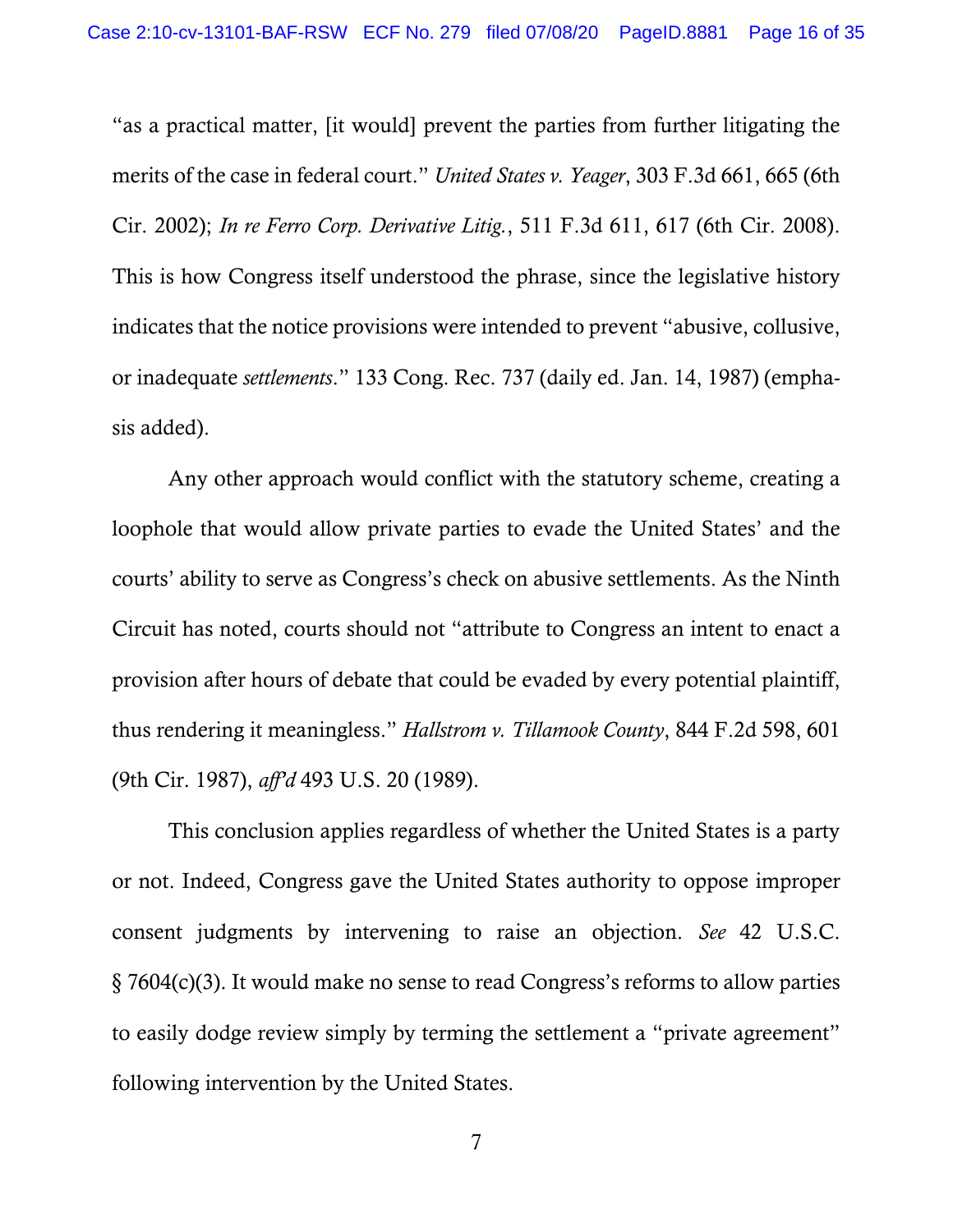#### II. This Court Should Deny Sierra Club's Motion to Enter.

## a. Sierra Club May Not Override the Considered Enforcement Discretion of the United States.

Sierra Club's "second-guessing of the [United States'] assessment of an appropriate remedy . . . fails to respect the statute's careful distribution of enforcement authority among the federal [government], the States and private citizens" and should therefore be rejected. *Ellis*, 390 F.3d at 477. As the Sixth Circuit explained, the Act gives the U.S. broad discretion to decide what relief is appropriate—this preserves the United States' discretion and ensures that citizen suits supplement, but do not supplant, federal enforcement policy. *See id.*

When—as here—the citizen group participates as a mere plaintiff-intervenor, the need for courts to police and bar such second-guessing is even greater. "[P]rivate parties should not be allowed to hijack, via intervention—even intervention by right, a government [enforcement] suit . . . ." *United States v. Lexington-Fayette Urban Cty. Gov't*, 2007 WL 2020246, at \*4 (E.D. Ky. July 6, 2007). Further, "[s]ince citizens [plaintiffs] . . . are cast in the role of private attorneys general, as a practical matter there [i]s little left to be done after the EPA step[s] in and negotiate[s] a consent decree." *Green Forest, Ark.*, 921 F.2d at 1404.

Thus, while citizen intervenors like Sierra Club may generally participate in settlement negotiations and comment on a proposed consent judgment, they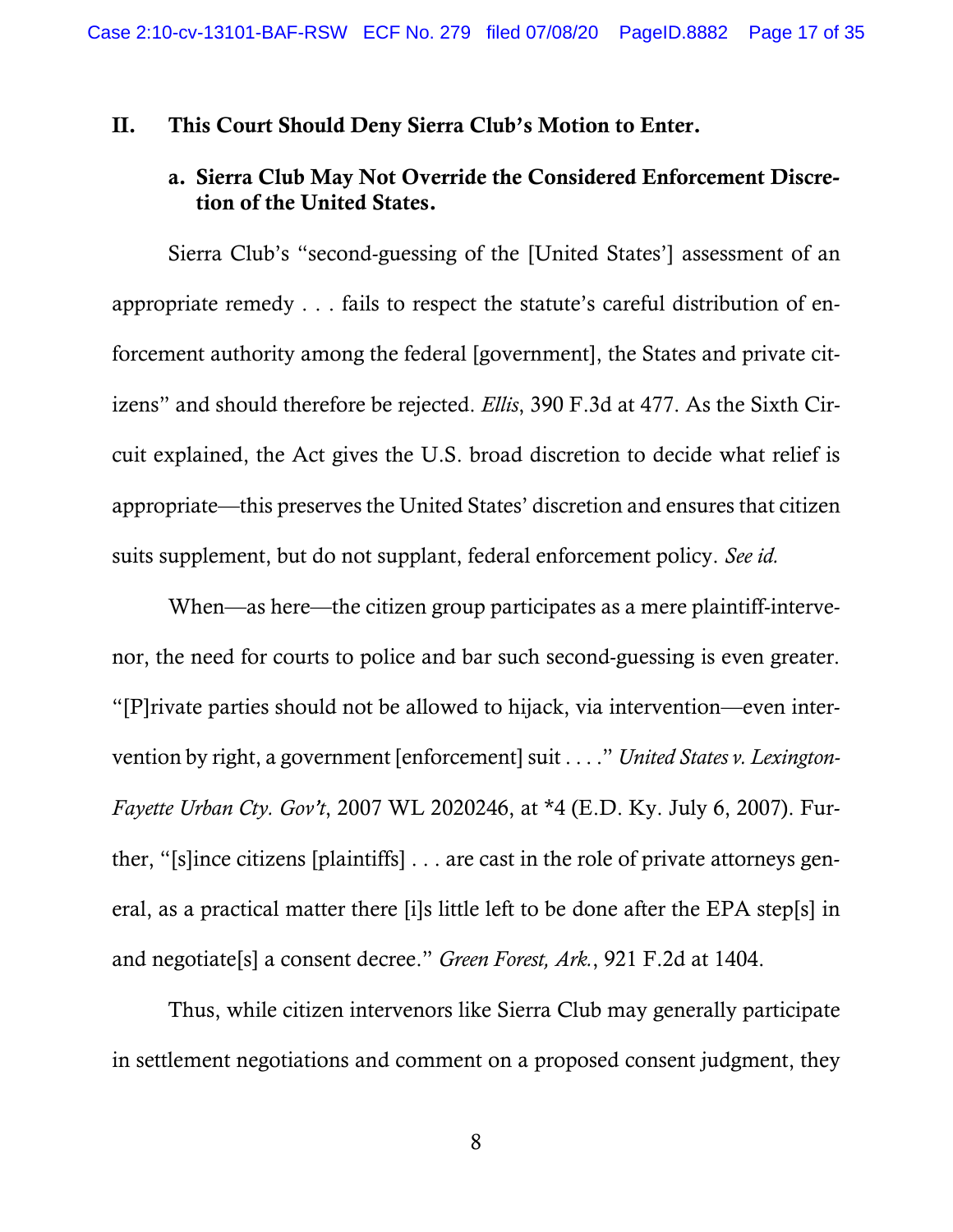do not have a veto power. *E.g., United States v. D.C.*, 933 F. Supp. 42, 47 (D.D.C. 1996). Nor—on the same logic—can they demand additional relief "that the [government] chose to forgo,'" *Ellis*, 390 F.3d at 475 (quoting *Gwaltney,* 484 U.S. at 60-61), or "compel a consent decree on their own terms," *Green Forest, Ark.*, 921 F.2d at 1402. Permitting this would turn the statutory structure on its head, "enabl[ing] citizens to commandeer the federal enforcement machinery," *id.* (quoting *DuBois,* 820 F.2d at 949), by promoting "[a] private plaintiff waiting in the wings [to] the captain of the litigation," *Oppose Pollution, Inc. v. Heritage Grp.*, 973 F.2d 1320, 1324 (7th Cir. 1992).

#### b. The "Mitigation" Relief Violates the CAA.

The relief Sierra Club seeks here is not legally permissible in any event. The section of the CAA governing citizen suits provides that "[t]he district courts shall have jurisdiction . . . to enforce [any CAA] emission standard or limitation . . . and to apply any appropriate civil penalties." 42 U.S.C. § 7604(a). These penalties generally must be "deposited in a special fund in the United States Treasury . . . for use by the Administrator [of EPA] to finance air compliance and enforcement activities." *Id.* § 7604(g)(1). Congress created a limited exception, however, allowing courts to redirect up to \$100,000 in penalties to "be used in beneficial mitigation projects which are consistent with this chapter and enhance the public health or the environment." *Id.* § 7604(g)(2). Before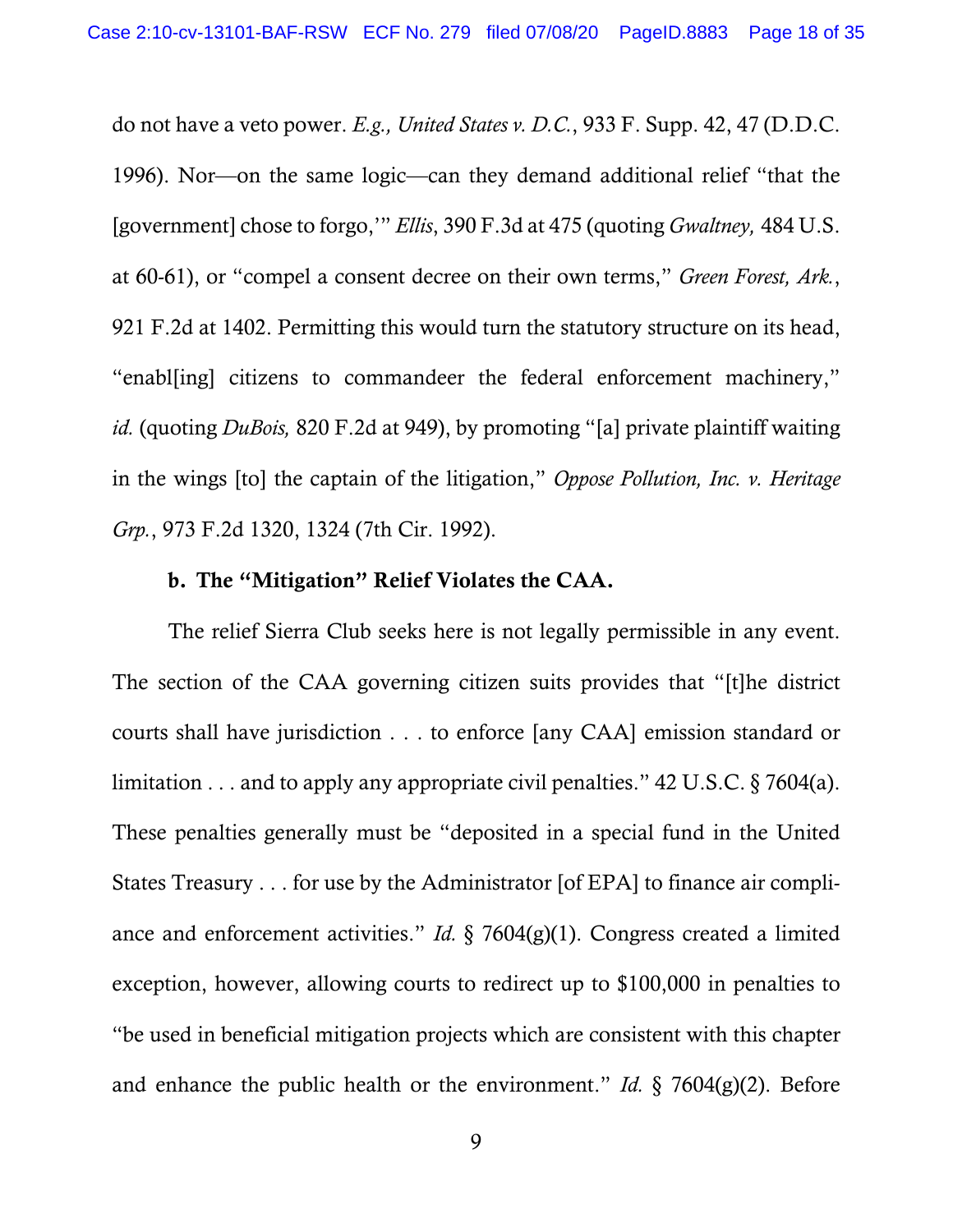choosing such projects, "[t]he court shall obtain the view of the Administrator [of EPA]." *Id.*

Section 304(g) is the *only* mechanism for a citizen plaintiff to obtain mitigation relief under the Act. As the Tenth Circuit recently explained, the injunctive relief available to citizen plaintiffs under the CAA is limited to compelling the defendant to come into "compliance with the applicable emissions standards and limitations." *WildEarth Guardians v. Pub. Serv. Co. of Colorado*, 690 F.3d 1174, 1190 (10th Cir. 2012). "Insofar as the Act contemplates further relief, it is *only*  in the form of a [beneficial mitigation project] stemming from any civil penalties recovered." *Id.* (emphasis added); *see also United States v. Cinergy Corp.*, 582 F. Supp. 2d 1055, 1063 (S.D. Ind. 2008); *Gutierrez v. Mobil Oil Corp.*, 798 F. Supp. 1280, 1284-85 (W.D. Tex. 1992).

The Supreme Court has held that the district courts are not generally barred from entering a consent decree merely because "the decree provides broader relief than the court could have awarded after a trial." *Firefighters v. City of Cleveland*, 478 U.S. 501, 525 (1986). But this does not give plaintiffs free rein to obtain any relief that they can persuade a defendant to offer them, where a specific statute provides to the contrary. Rather, the Court held that the relief must "spring" from the statute and may not "conflict[] with or violate[] [the statutory provisions] upon which the complaint was based." *Id.* at 525-26; *see also*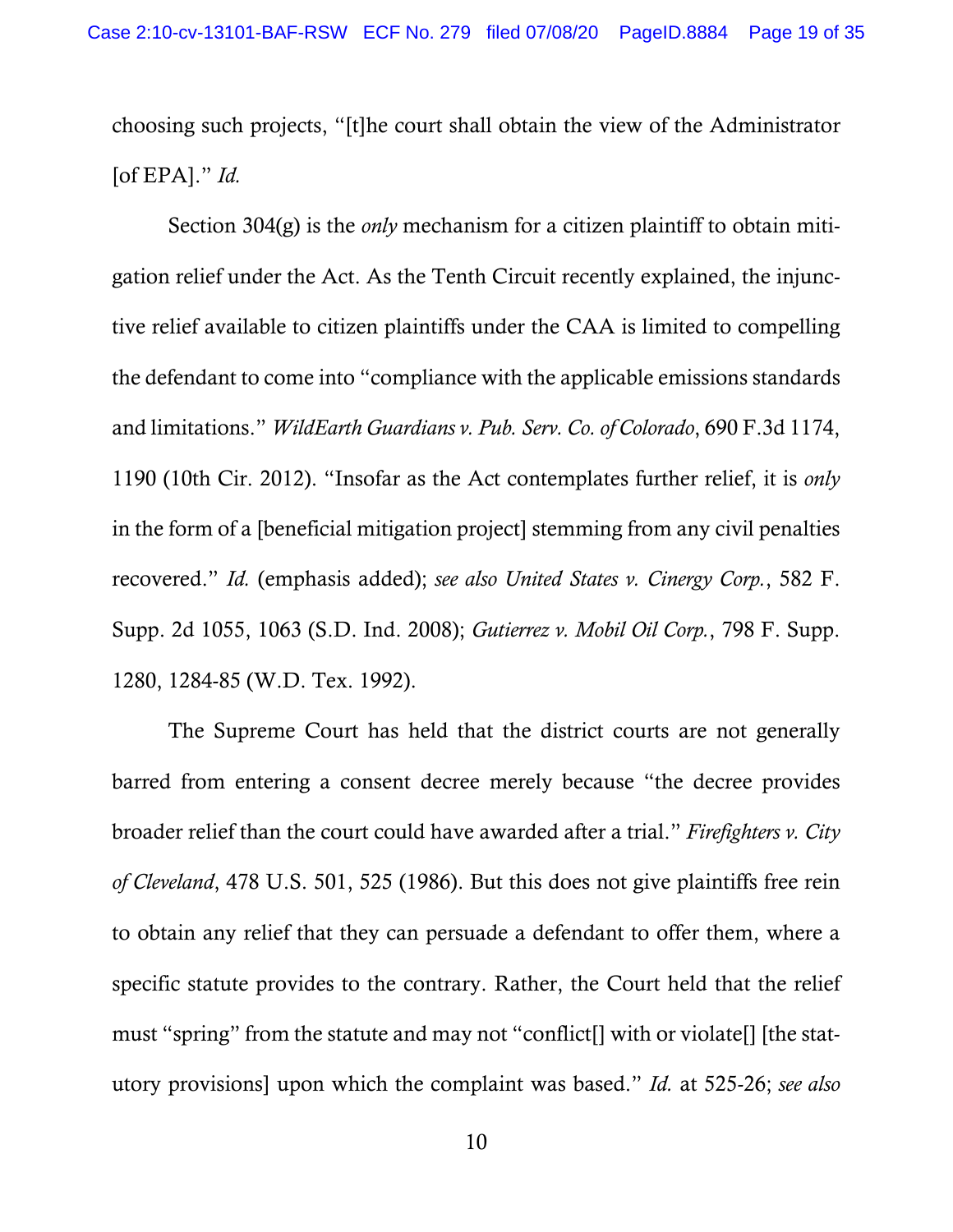*Michigan Corr. Org. v. Michigan Dep't of Corr.*, 774 F.3d 895, 903 (6th Cir. 2014) ("legal remedies to enforce federal statutes must stem from the legislatively enacted statute, not from court-created equitable enforcement doctrines").

The "mitigation" relief sought by Sierra Club here squarely conflicts with Congress's statutory scheme. It is more than *twenty times* larger than the statutory cap and far exceeds any reasonable play in the joints.

## c. Sierra Club Cannot Be Permitted to Settle for Remedies Beyond Those Congress Authorized in the CAA or Miscellaneous Receipts Act (MRA)—or Those Limits Will Be Eviscerated.

The United States anticipates that Sierra Club will respond that its side deal does not violate the CAA because it has not labeled the mitigation fund a "penalty," but rather "mitigation," and that courts interpreting other statutes have said that mitigation relief can be obtained in equity. These arguments miss the mark for several reasons.

As noted, Section 304(g)(2) is the *only* avenue by which a citizen plaintiff can seek mitigation relief in a CAA case. *See WildEarth Guardians*, 690 F.3d at 1190; *Cinergy*, 582 F. Supp. 2d at 1063; *Gutierrez*, 798 F. Supp. at 1284-85. Allowing Sierra Club to obtain this relief here would wrongly "render [Section  $304(g)$ ] a 'dead letter' .... deprive[d] of any meaningful effect," as its strictures could be avoided simply by changing how the relief is labeled. *In re Davis*, 960 F.3d 346, 354 (6th Cir. 2020) (quoting *United States v. Hayes*, 555 U.S. 415, 427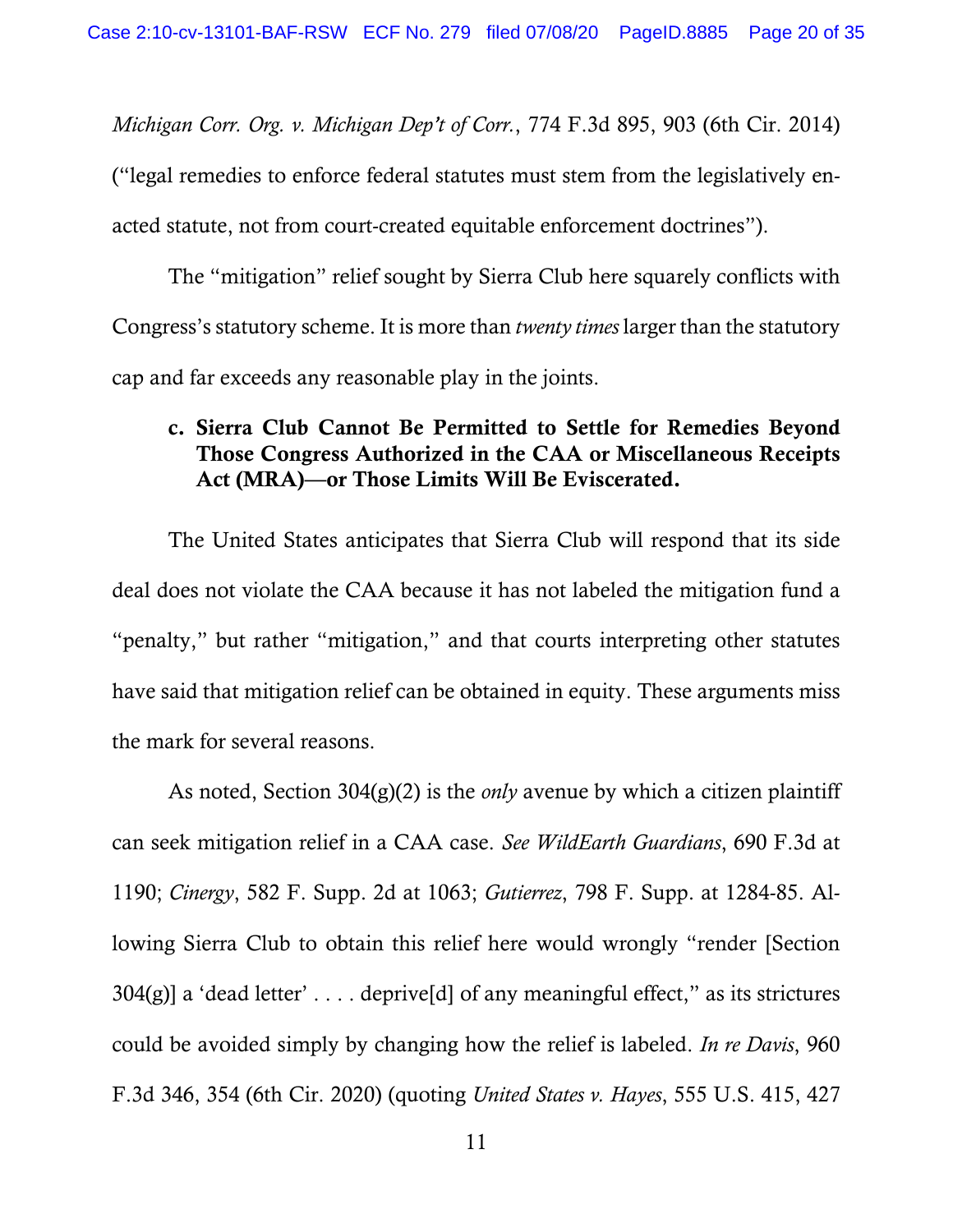(2009)). Again, as the Supreme Court held in *Firefighters*, court-approved settlements may not award relief that does not "spring" from the statute or that conflicts with the law's text, structure, or purpose. 478 U.S. at 525-26.

The implausibility of such an easy end run around Section 304(g) is further demonstrated by comparing that provision with the relief Congress authorized the government to seek in Section 113. The former allows courts in citizen suits only to "enforce [any CAA] emission standard or limitation . . . and to apply any appropriate civil penalties." 42 U.S.C. § 7604(a). The latter is much broader, authorizing courts to grant well-taken government requests "to restrain [CAA] violation[s], to require compliance, to assess . . . civil penalt[ies] [and related fees], and to [obtain] any other appropriate relief." 42 U.S.C. § 7413(b)). Crucially, unlike Section 304, Section 113 does not place any Section 304(g)-style limitations on the government's ability to obtain mitigation relief.

These differences matter: "where Congress includes particular language in one section of a statute but omits it in another section of the same Act, it is generally presumed that Congress acts intentionally and purposely in the disparate inclusion or exclusion." *Russello v. United States*, 464 U.S. 16, 23 (1983). Thus, while the government may seek equitable mitigation relief under Section 113 "insofar as the court is remedying harm caused by their past violations," the narrower authority set forth in Section 304(a), coupled with the limitations in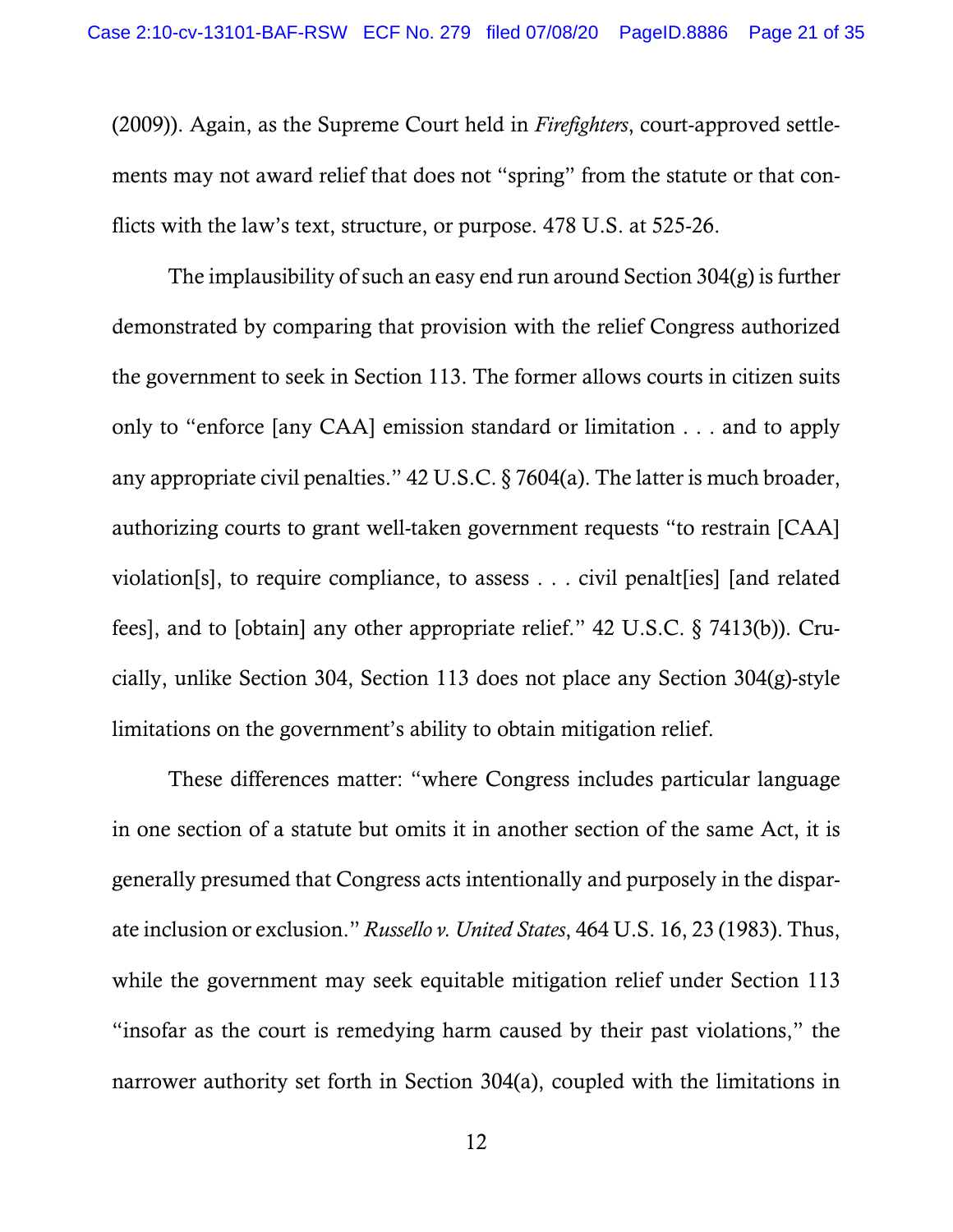Section 304(g), demonstrate that mitigation relief exceeding the \$100,000 cap is unavailable to citizen plaintiffs. *Cinergy*, 582 F. Supp. 2d at 1063 (quoting *U.S. Pub. Interest Research Grp. v. Atl. Salmon of Maine, LLC*, 339 F.3d 23, 31 (1st Cir. 2003)) (emphasis omitted). As *Cinergy* explained, "there are good reasons why Congress would allow the government a greater array of remedies in an enforcement action than it would give to private citizens," including that (1) the federal government has "primary enforcement authority under the CAA" and (2) that "'the citizen suit is meant to supplement rather than to supplant governmental action.'" *Id.* (quoting *Gwaltney,* 484 U.S. at 60).

This is underscored by the Supreme Court's decision in *Meghrig v. KFC W., Inc.*, 516 U.S. 479 (1996), which held unanimously that RCRA's citizen suit provision, 42 U.S.C. § 6972, does not permit citizen plaintiffs to recover cleanup costs from a responsible party. Unlike CERCLA, RCRA was "not principally designed to effectuate the cleanup of toxic waste sites or to compensate those who have attended to the remediation of environmental hazards." *Id.* at 483. And the remedies available under RCRA are likewise oriented towards the present and future, not the past. *Id.* This structure "amply demonstrate[d] that Congress did not intend for a private citizen to be able to undertake a cleanup and then proceed to recover its costs under RCRA." *Id.* at 487. Concluding otherwise would be inconsistent with the "'elemental canon of statutory construction that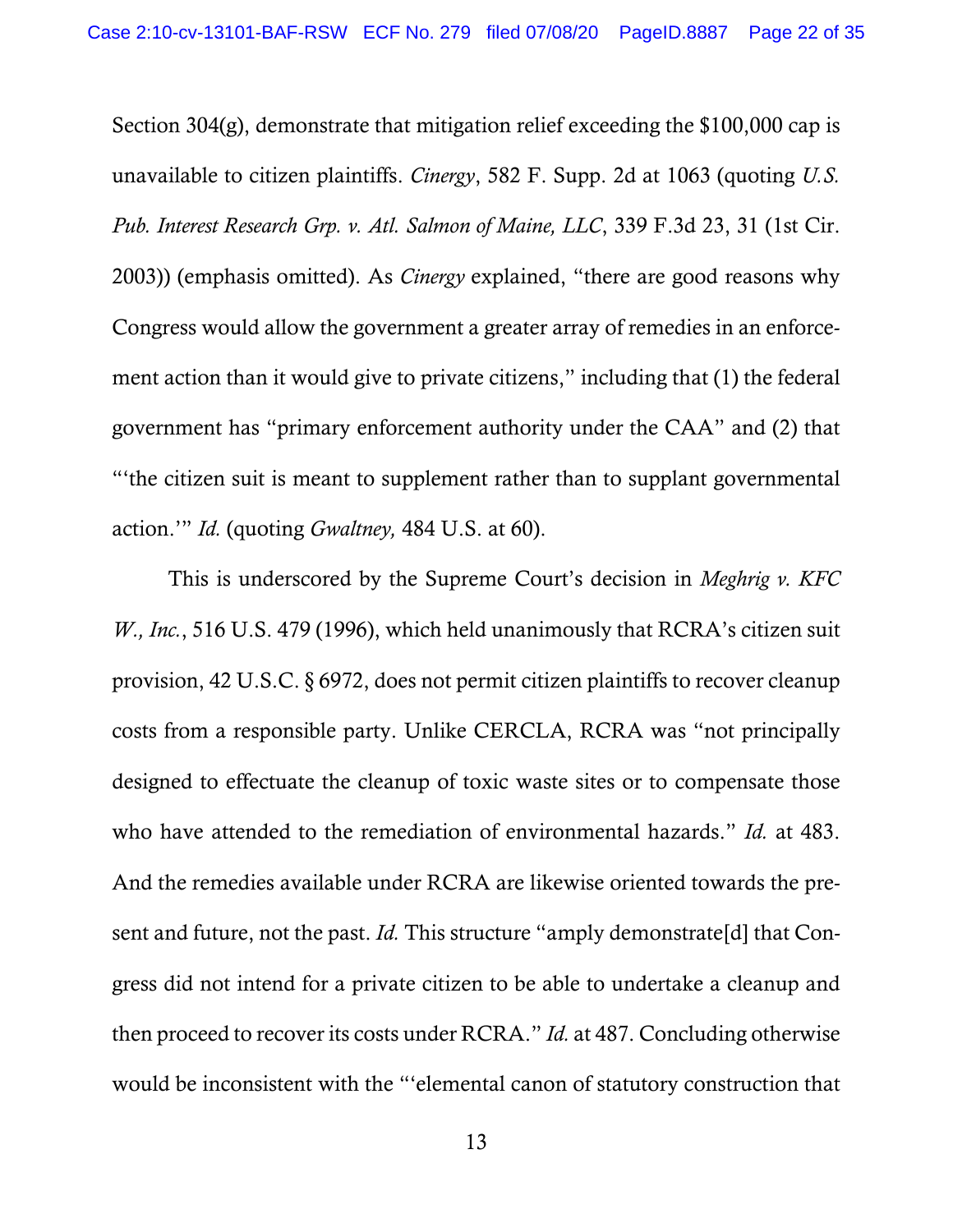where a statute expressly provides a particular remedy or remedies, a court must be chary of reading others into it.'" *Id.* at 488 (brackets omitted) (quoting *Middlesex County Sewerage Authority v. Nat. Sea Clammers Assn.*, 453 U.S. 1, 14 (1981)).

Sierra Club cannot skirt the limitations of Section 304(g) simply by labeling the relief "mitigation" instead of a "penalty." Indeed, Section 304(g) itself rejects any sort of "magic words" distinction between (1) penalties and (2) money to be paid to private parties in lieu of penalties*.* Both the money to be deposited in the Treasury and the money designated for "beneficial mitigation projects" get the same description: "civil penalties." 42 U.S.C. § 7604(g).

This is supported by over a century of Supreme Court precedent that has adopted a functional definition of "penalty" as any "'punishment, whether corporal or pecuniary, imposed and enforced by the State, for a crime or offen[s]e against its laws.'" *Kokesh v. SEC*, 137 S. Ct. 1635, 1642 (2017) (quoting *Huntington v. Attrill,* 146 U.S. 657, 667 (1892)). Like the civil "disgorgement" relief at issue in *Kokesh*, and unlike the government's bus-replacement project, the money to be spent on vague and open-ended mitigation projects is not carefully tailored to remedying the specific harms caused by the defendants in seeking to "redress[] a wrong to the public, [rather than] a wrong to the individual," and, it is designed, at least in part, to punish the wrongdoer and deter future violations because its origin lies in the penalty authority of Section 304(g). *Id.* at 1642, 1645;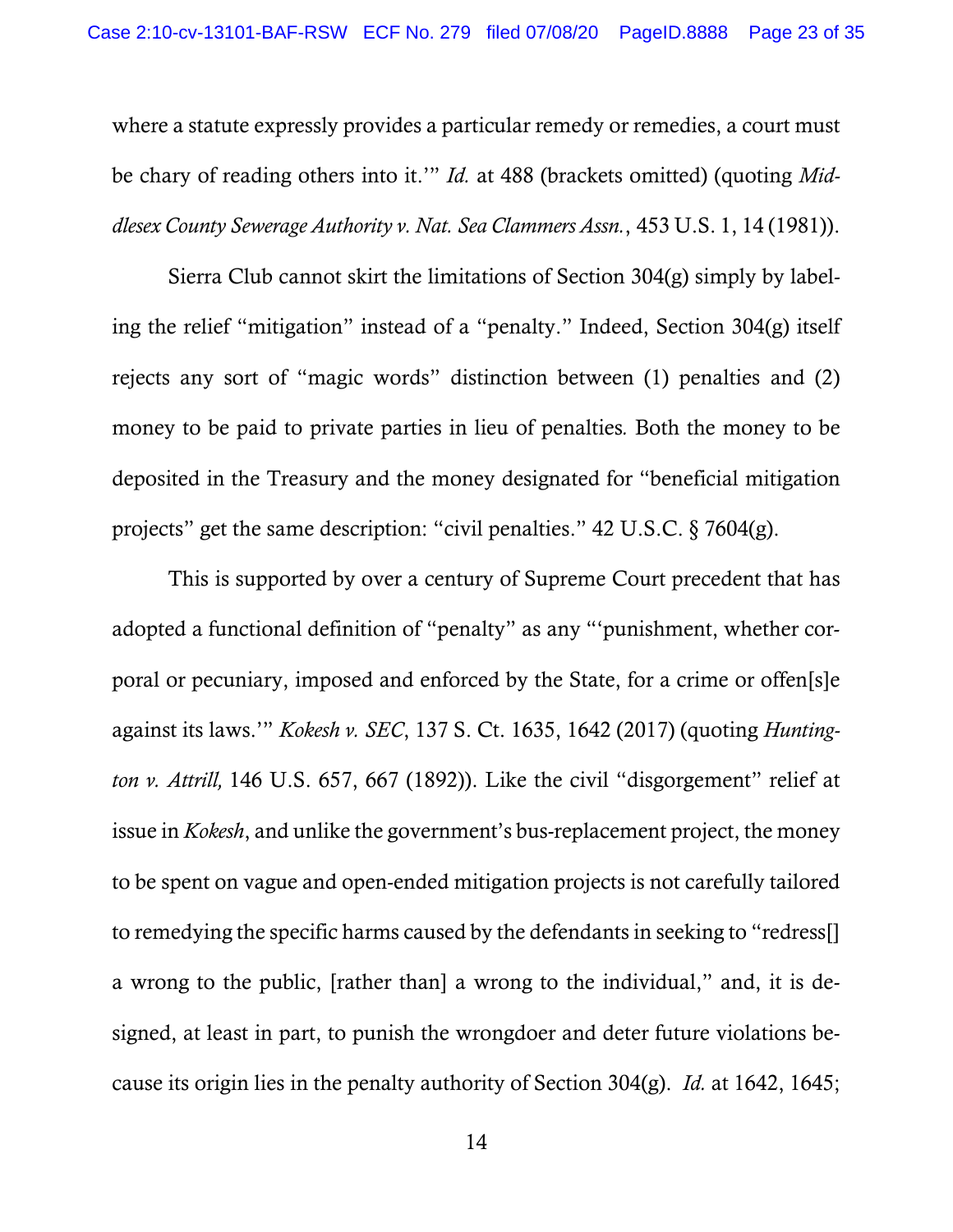*see also Nw. Envtl. Def. Ctr. v. Unified Sewerage Agency of Washington Cty.*, 1990 WL 191827, at \*1 (D. Or. July 27, 1990) (concluding that open-ended "mitigation" fund created in excess of statutory authority was a penalty).

To be sure, some courts interpreting different statutes have focused almost entirely on how the relief is labeled. For example, in *Pub. Int. Rsch. Grp. of New Jersey, Inc. v. Powell Duffryn Terminals Inc.*, the Third Circuit held that "Congress intended that any penalties assessed in a [CWA] citizen suit be treated as 'miscellaneous receipts'" that must be paid to the U.S. Treasury under Miscellaneous Receipts Act. 913 F.2d 64, 81 (3d Cir. 1990). But it said that this duty applied only "once the court labeled the money as civil penalties." *Id.* at 82. The Ninth Circuit similarly recognized that civil penalties "may be paid only to the U.S. treasury," but nevertheless concluded that money payments to be made to a variety of private environmental groups under a proposed consent decree were not civil penalties. *Electronic Controls Design*, 909 F.2d at 1354. These decisions make little sense.

*First*, they cannot be squared with the functional definition of "penalty" articulated in *Kokesh*. The fruits of deterrence from Congress's severe penalties must flow to the Treasury or to properly chosen "beneficial mitigation projects," not to private coffers sealed off in side deals. Thus, such side deals cannot be permitted to obscure visibility, defeat accountability, and skirt statutory law.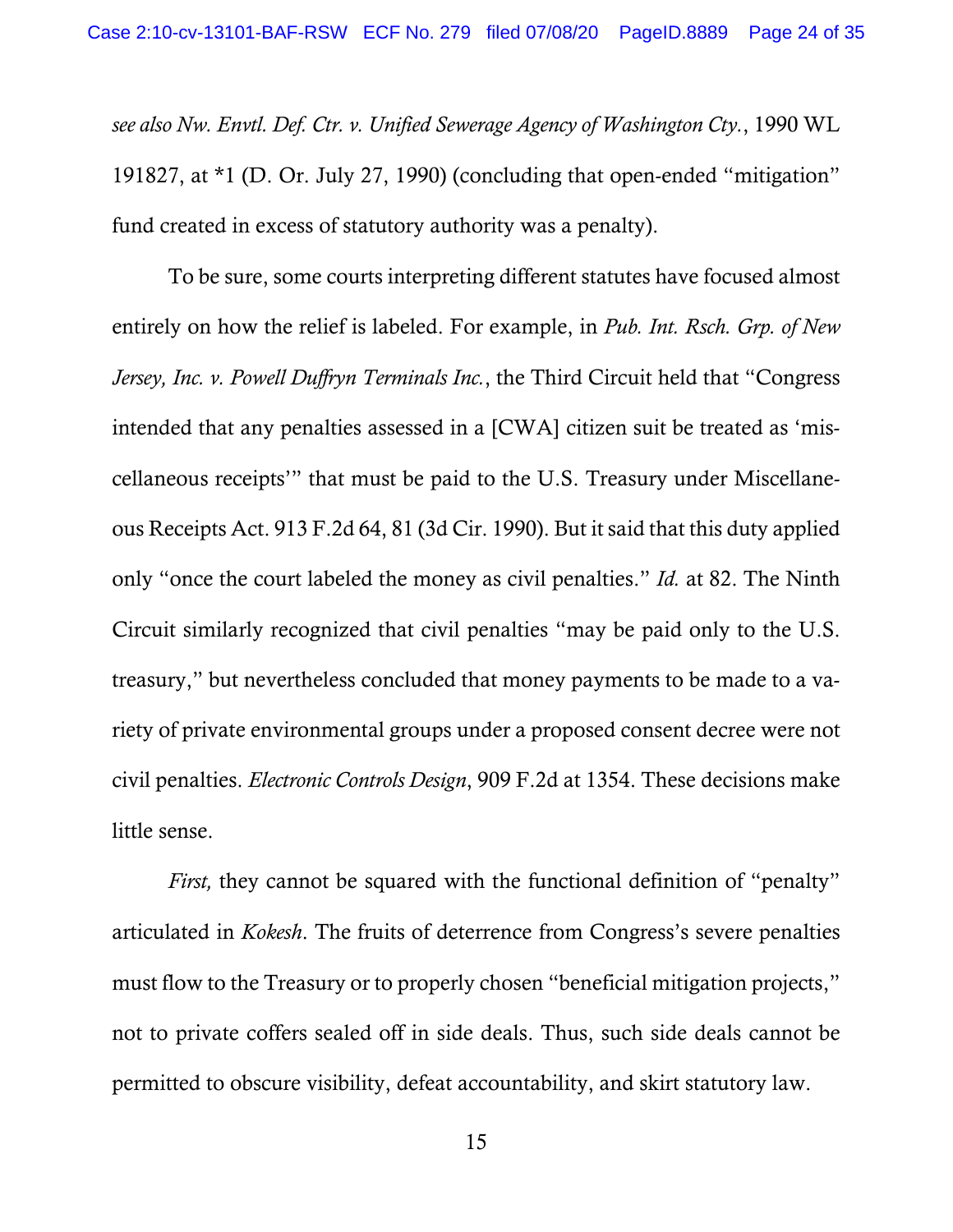*Second*, Section 304(g) was passed *after* both of these cases were decided, Pub. L. 101-549 (Nov. 15, 1990). And, as noted above, Congress described both the money to be paid to the Treasury and the money to be used to fund a "beneficial mitigation project" as "penalties." 42 U.S.C. § 7604(g). Thus, at the very least, the empty formalist approach of *Powell Duffryn Terminals* and *Electronic Controls Design*, which hands the keys of the kingdom to groups wielding mere labels, has been superseded by statute in the CAA citizen-suit context.

*Third*, as the district court in *Electronic Controls Design* correctly noted, "if the money to be paid under the settlement is not a penalty or fine, it must be some form of damages." 703 F. Supp. 875, 877 (D. Or. 1989), *rev'd,* 909 F.2d 1350 (9th Cir. 1990). Such private damages are not available under this Act. Here, Sierra Club candidly admits that the money for its "mitigation" projects is functionally indistinguishable from monetary damages. Those funds are for "provid[ing] millions of dollars of funding for mitigation projects in economically struggling communities" that were "especially hard hit by air pollution from DTE's power plants and other industrial sources for decades." Mot. to Enter at 12. *Cf. City of Philadelphia v. Stepan Chem. Co.*, 544 F. Supp. 1135, 1146 (E.D. Pa. 1982) ("[L]abelling the monetary relief . . . as 'costs of removal'" did not change the fact that the plaintiff was seeking improper money damages). Whatever one thinks of the side deal as a policy matter, and it has serious flaws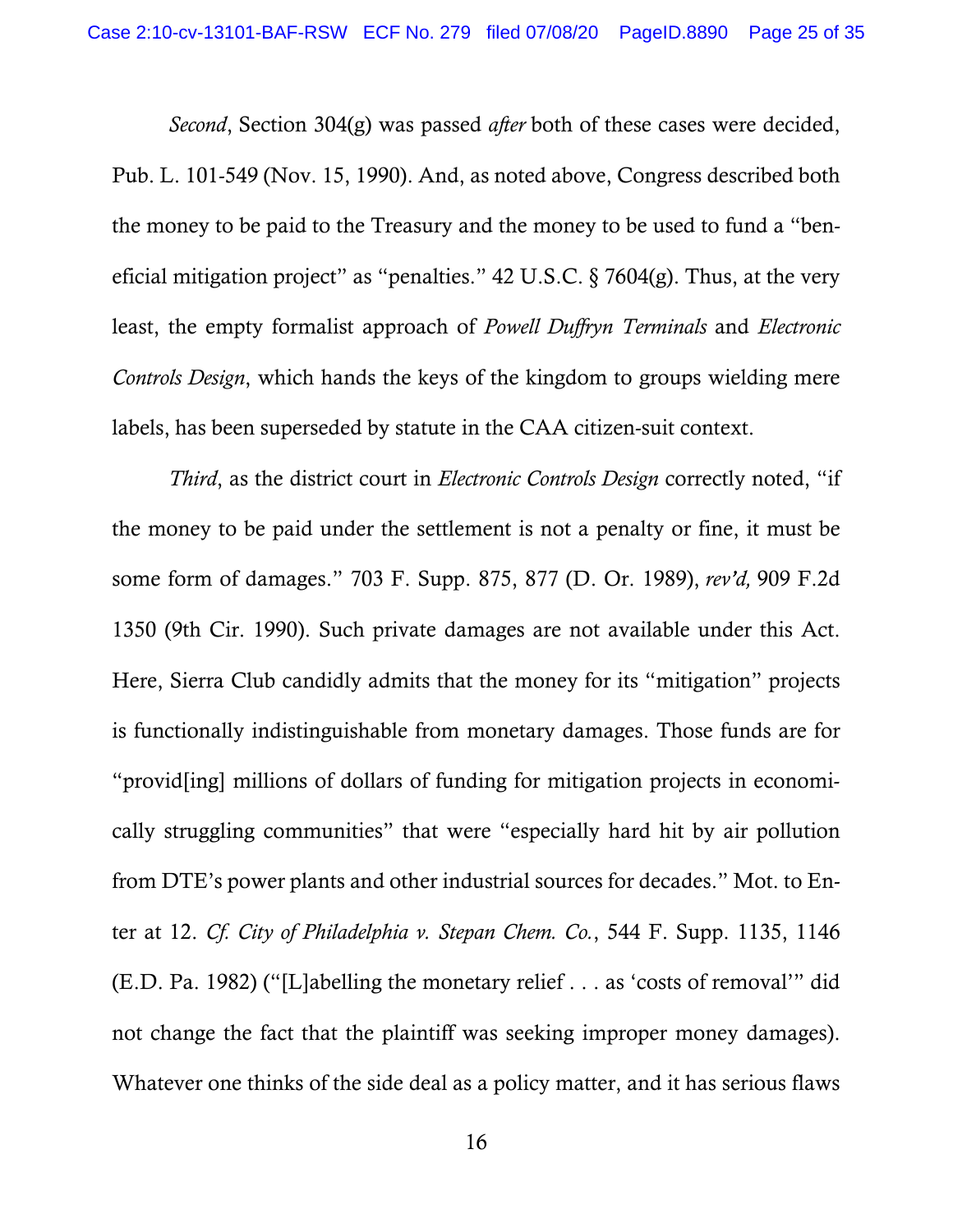(*see infra* at 18-19), Congress controls the purse strings, and Section 304(g) permits those strings to open only so far—to the extent of a maximum \$100,000 diversion out of the Treasury and no more.

*Fourth*, Sierra Club's claimed "mitigation" relief violates the Miscellaneous Receipt Act ("MRA"), one of the main purse-string safeguards Congress has put into place to defend its spending powers. The MRA requires that any "person having custody or possession of public money . . . shall deposit the money without delay in the Treasury." 31 U.S.C. § 3302(c). As *Powell Duffryn* recognized, the MRA requires citizen plaintiffs to deposit all penalties directly into the Treasury. 913 F.2d at 81; *see also United States v. Smithfield Foods, Inc.*, 982 F. Supp. 373, 374 & n.1 (E.D. Va. 1997); 42 U.S.C. § 7604(g). But, contrary to that case, though consistent with Congress's direction in CAA Section 304(g), money obtained in exchange for dropping federal penalty claims does not become "public money" only when a party decides to affix that label to it. *Cf. Stepan Chem. Co.*, 544 F. Supp. at 1146. Such a transparently easy end run around Congressional limits should not be permitted. *See In re Davis*, 960 F.3d at 355.3

Sierra Club cannot have it both ways. Either the mitigation fund is public money subject to the requirements of 304(g) and the MRA or it is a form of

 $\overline{a}$ 

<sup>&</sup>lt;sup>3</sup> The MRA similarly prohibits the U.S. from entering settlements with private parties that require the defendant to expend funds to provide money to third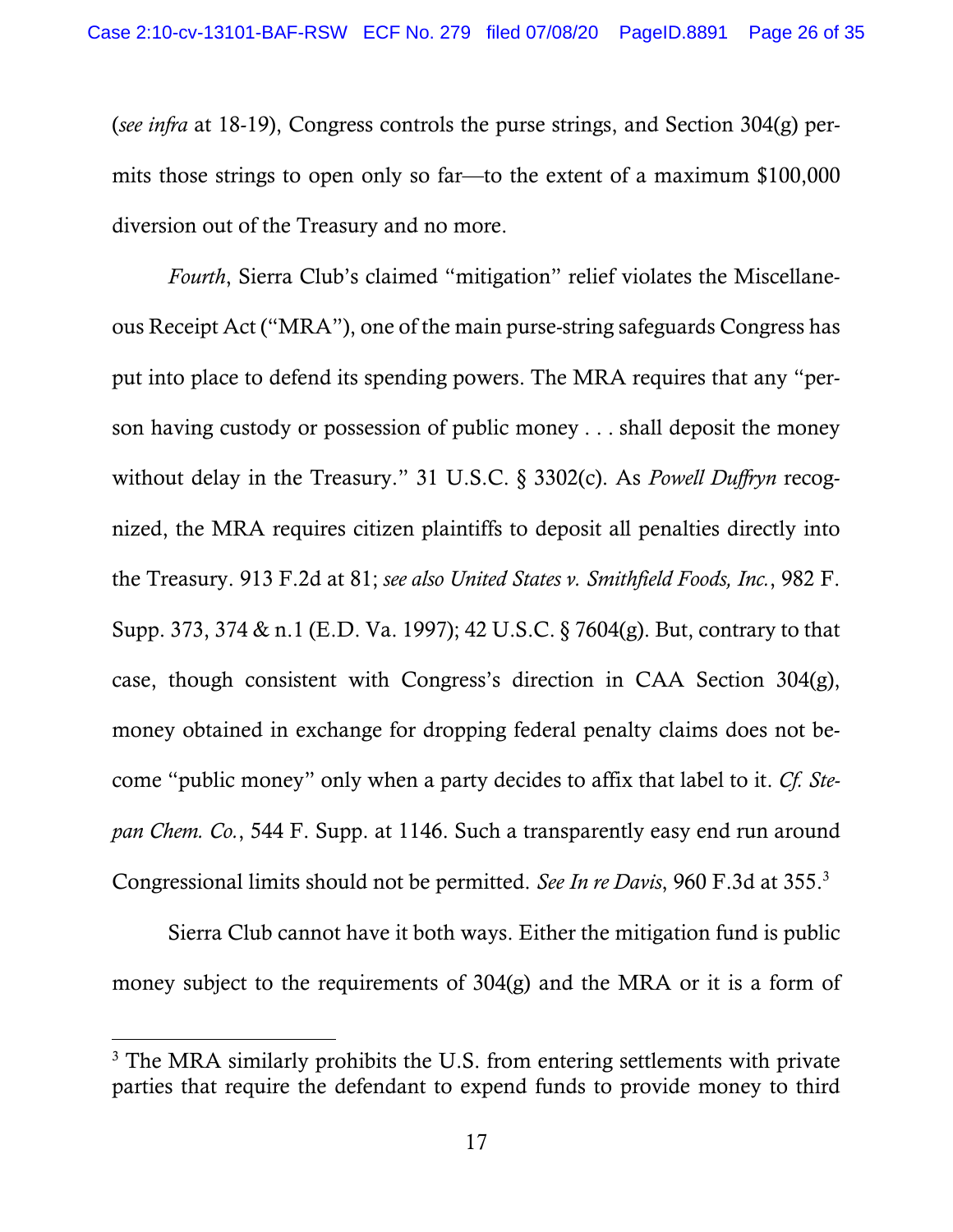private damages prohibited by the Act. In neither case are the "mitigation" projects lawful. *See US v. Jones & Laughlin Steel Corp.*, 804 F.2d 348, 351 (1986) (city appearing as a plaintiff-intervenor cannot obtain monetary relief in a consent decree to redress CAA violations); *Stepan Chem. Co.*, 544 F. Supp. at 1146.

# d. Sierra Club's Requested Relief Is Contrary to Sound Environmental Enforcement Policy.

Environmental policy involves complicated trade-offs and cost-benefit analyses that the federal government is better suited to perform than democratically unaccountable citizen groups, which are more likely to harbor conflicts of interests, pursue their own parochial views, and act outside of their expertise.

Here, the United States is concerned that the agreement's vague and openended "mitigation" relief does little to ensure that money is not spent on wasteful or inefficient projects designed more to generate good will than to achieve meaningful improvements in human health or environmental quality. In particular, the U.S. is troubled by the total absence of specificity or substantive criteria for the "mitigation" projects, an absence that stands in stark contrast to the detailed terms and requirements set forth in the government's bus-replacement project.

 $\overline{a}$ 

parties in lieu of penalties. *See* Memo. of Jeffrey B. Clark, Assistant Att'y Gen. for DOJ Env't & Nat. Res. Div. (Mar. 12, 2020), *available at* https://www.justice.gov/enrd/page/file/1257901/download. Because citizen suits are mere supplemental and secondary shadows of the Executive Branch's primary enforcement power, they cannot be used to do what primary enforcers may not do.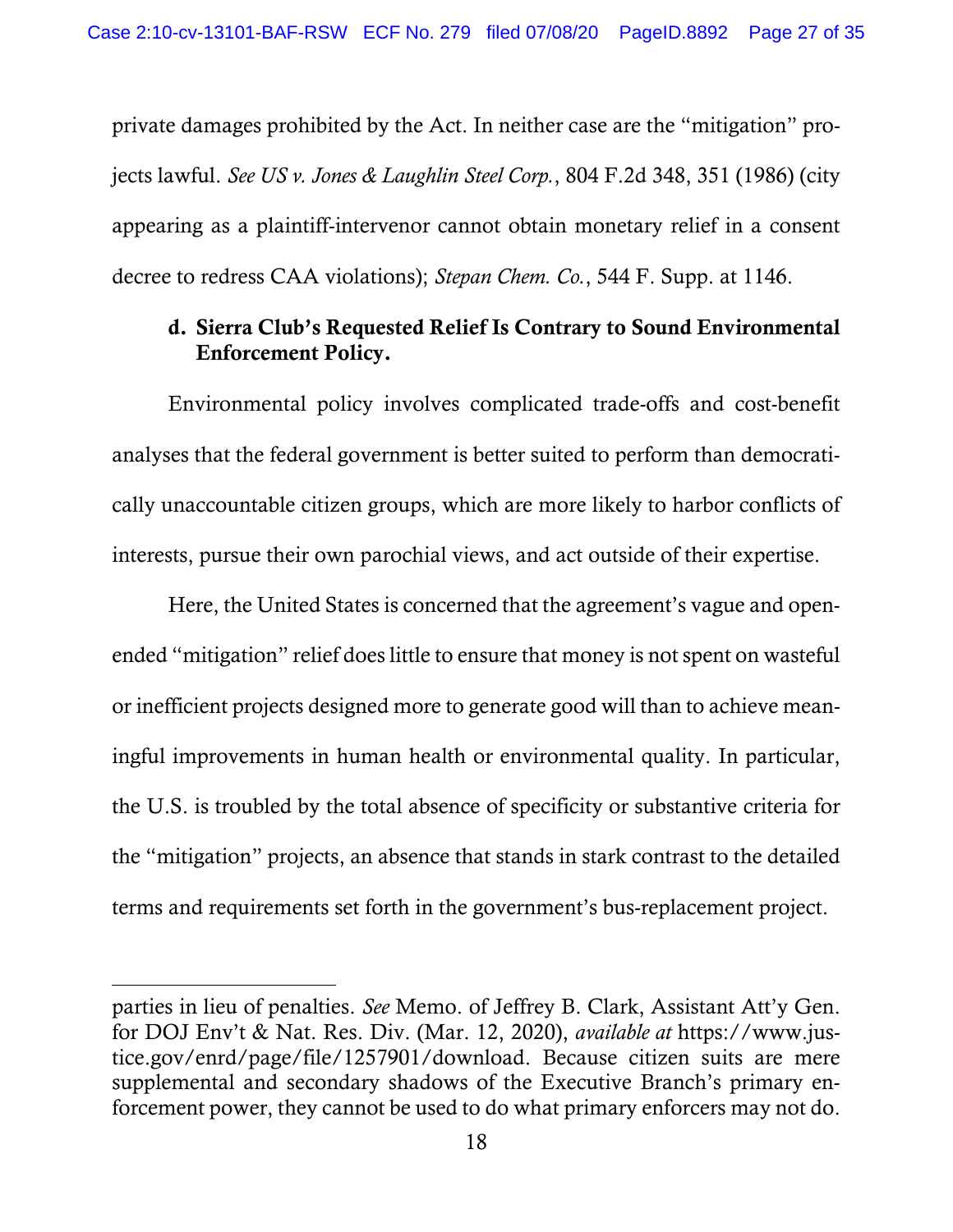Further, the United States is concerned that requiring DTE to close many of its units elevates outcomes sought by a special interest group over sound environmental policy. While closure is sometimes appropriate, it is the exception, not the rule. Generally, the United States works with the defendant to select fair but aggressive compliance requirements, while leaving the implementation to the defendant (subject to proper federal oversight). This ensures that environmental standards are maintained while also minimizing costs. This is especially important with public utilities, as compliance costs will be passed on to consumers through higher rates. Additionally, unlike the Sierra Club, *see* https://coal.sierraclub.org, the United States has not opted to pursue an anti-coal policy approach as part of an ill-advised effort to pick marketplace winners and losers.

## III. The Constitutional Standing and Avoidance Doctrines Also Preclude Sierra Club's Added Relief.

#### a. Sierra Club Lacks Standing to Obtain the Additional Relief.

"[A]n intervenor of right must demonstrate Article III standing when it seeks additional relief beyond that which the plaintiff requests." *Town of Chester, N.Y. v. Laroe Estates, Inc.*, 137 S. Ct. 1645, 1651 (2017). And, like all plaintiffs, intervenors must have standing for each unique form of relief sought. *Davis v. Fed. Election Comm'n*, 554 U.S. 724, 734 (2008).

"An approved settlement takes the form of a judgment of the court, and without both Article III power and proper subject-matter jurisdiction, the court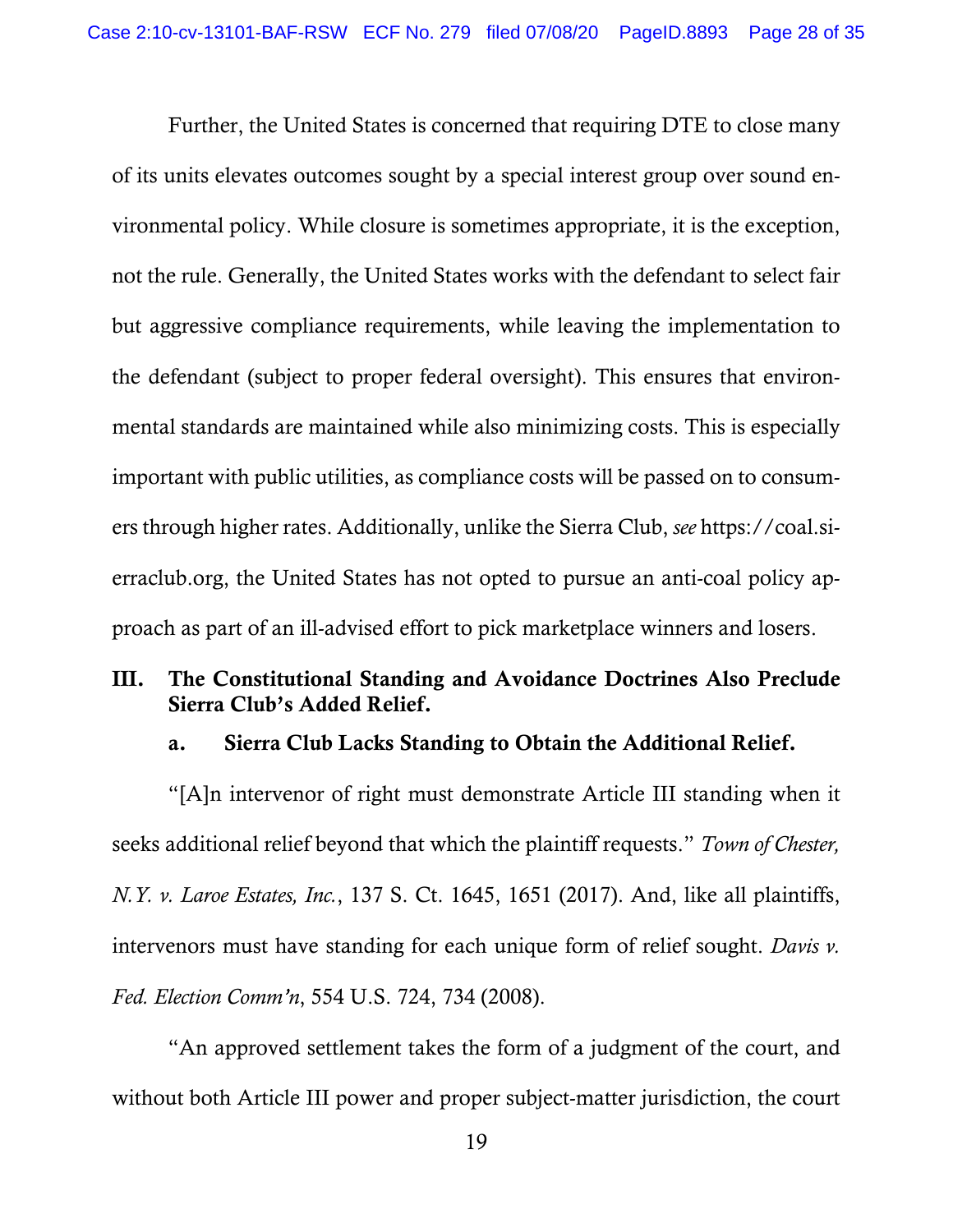cannot act." *Robertson v. Allied Sols., LLC*, 902 F.3d 690, 698 (7th Cir. 2018); *accord Schumacher v. SC Data Ctr., Inc.*, 912 F.3d 1104, 1105 (2019) (same). Further, in order for Sierra Club to prevail, it must show that it has standing to obtain *all* forms of relief sought in its proposed agreement. *See Jones & Laughlin Steel*, 804 F.2d at 351-52 (courts may not modify proposed consent decrees).

Sierra Club alleges only that an unspecified number of its members "live, work, and recreate near the [relevant] plants" and have suffered unspecified injuries to their "health, recreational, and aesthetic interests" because of DTE's air pollution. Sierra Club's First Amended Comp. ¶ 16, Dkt. No. 214 (May 22, 2014). But allegations of injury must be "both 'specific' and 'concrete' [in order to] satisfy the requirements of Article III." *Binno v. Am. Bar Ass'n*, 826 F.3d 338, 344 (6th Cir. 2016). Amorphously "alleg[ing] that [a group's] 'members live, work, and engage in outdoor recreation in areas that were affected by [Hazardous Air Pollutants] emitted during [defendant's] noncompliance" with the CAA is not enough. *WildEarth Guardians*, 690 F.3d at 1189. And, without a defined injury, there is no way to determine whether the alleged harms are "fairly traceable" to DTE's conduct, and Sierra Club therefore also fails the second prong of the standing inquiry. *Lujan v. Defenders of Wildlife*, 504 U.S. at 555, 560-61 (1992).

But even if Sierra Club were to produce at this late date the necessary specifics on the first and second prongs, it has a much more fundamental problem,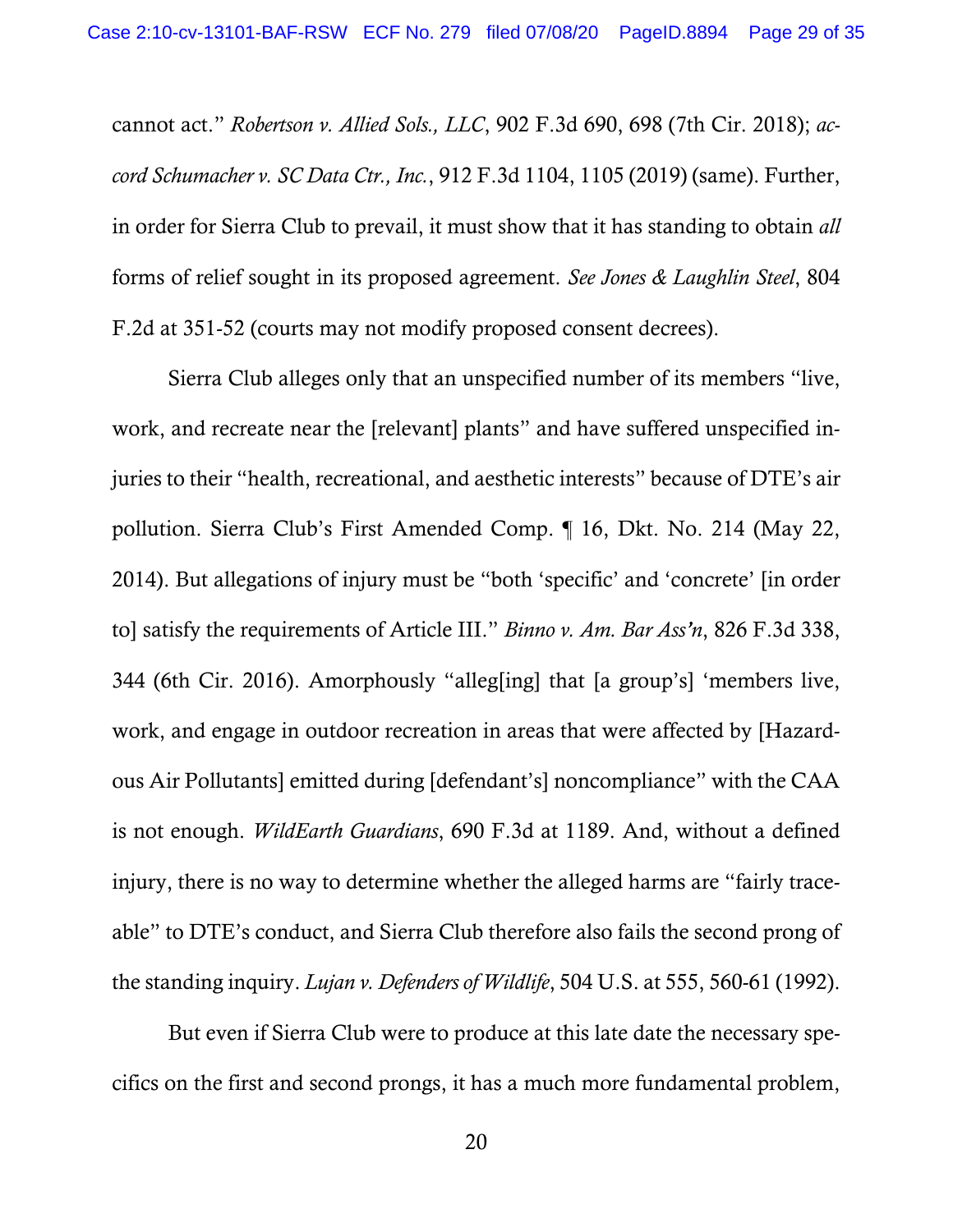namely, that there is simply no way for the Court to determine whether it is "'likely,' as opposed to merely 'speculative, that [any] injury will be 'redressed by a favorable decision'" authorizing the creation of a \$2 million fund to pay for vague and as-yet undetermined environmentally beneficial projects in Southwest Detroit. *Id.* Such open-ended relief is speculative almost by definition. Such a grab bag of potential relief may—or may not—overlap with the alleged injuries of Sierra Club members put forward to support its standing claim.

Similarly, it is unclear how obliging DTE to fund vague and open-ended energy-efficiency projects at a Detroit community center will remedy any harms caused by DTE's air pollution to any Sierra Club member's health, recreational, or aesthetic interests. *See WildEarth Guardians*, 690 F.3d at 1190 n.11 ("We do not see how solar panels could redress injuries caused by PSCo's past mercury emissions—let alone any injuries suffered by WildEarth specifically.").<sup>4</sup>

As in *WildEarth Guardians*, Sierra Club has "not plausibly explain[ed] how a[n] [unspecified environmentally beneficial project] would redress its ill-defined

 $\overline{a}$ 

<sup>4</sup> *See also Cambrians For Thoughtful Dev., U.A. v. Didion Milling, Inc.*, 571 F. Supp. 2d 972, 981 (W.D. Wis. 2008) ("A project that generally enhances the public health or environment is no more redress for plaintiffs' particular claims than a fine that generally encourages future compliance with the [CAA] and benefits the undifferentiated public interest."); *Anderson v. Farmland Indus., Inc.*, 45 F. Supp. 2d 863, 871 (D. Kan. 1999); *Families for Asbestos Compliance Testing & Safety v. City of St. Louis, Mo.*, 638 F. Supp. 2d 1117, 1124 (E.D. Mo. 2009).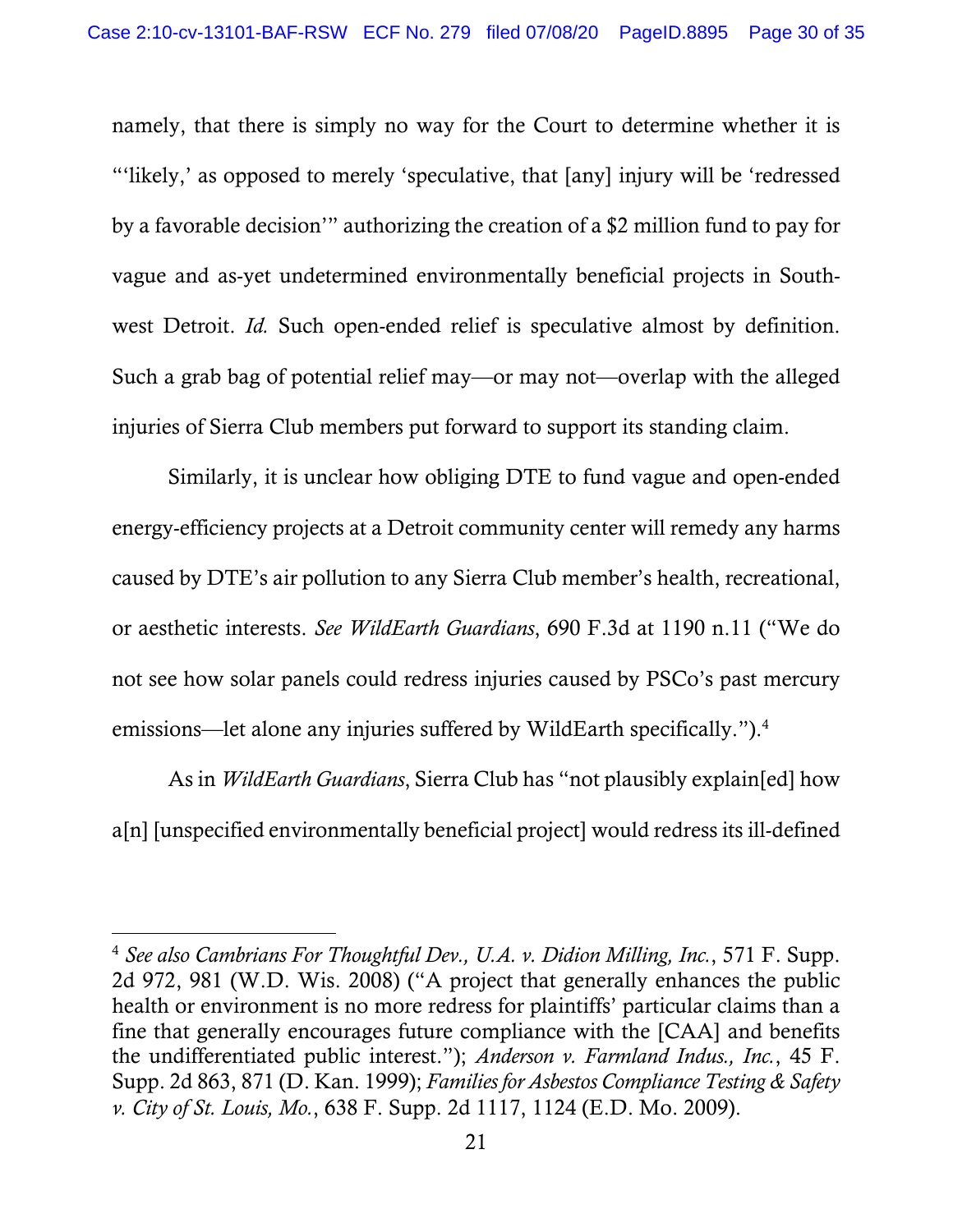injuries, as opposed to merely advancing generalized environmental interests," and it therefore lacks standing. 690 F.3d at 1190.

## b. This Court Should Avoid Interpreting the CAA in a Way That Would Raise Constitutional Issues.

The views of the United States are entitled to special deference here. Again, the Act "does not permit citizen suits to seek types of relief 'that the [government] chose to forgo . . . . [O]therwise administrative 'discretion to enforce the [statute] in the public interest would be curtailed considerably' and the 'nature of the citizens' role' would become 'potentially intrusive.'" *Ellis*, 390 F.3d at 475 (quoting *Gwaltney,* 484 U.S. at 60-61). Allowing such an intrusion here would not only violate the CAA, but would also raise serious constitutional questions that this Court should avoid. *See Jennings v. Rodriguez*, 138 S. Ct. 830, 836 (2018) ("a court may shun an interpretation that raises serious constitutional doubts and instead may adopt an alternative that avoids those problems").

For years, members of the Supreme Court have recognized the "[d]ifficult and fundamental questions" that arise when private citizen groups exercise a power that the Constitution commits to the Executive alone. *Friends of the Earth, Inc. v. Laidlaw Envtl. Servs. (TOC), Inc.*, 528 U.S. 167, 197 (2000) (Kennedy, J., concurring); *see also id.* at 209 (Scalia, J., joined by Thomas, J., dissenting) (noting that the CWA "turns over to private citizens the function of enforcing the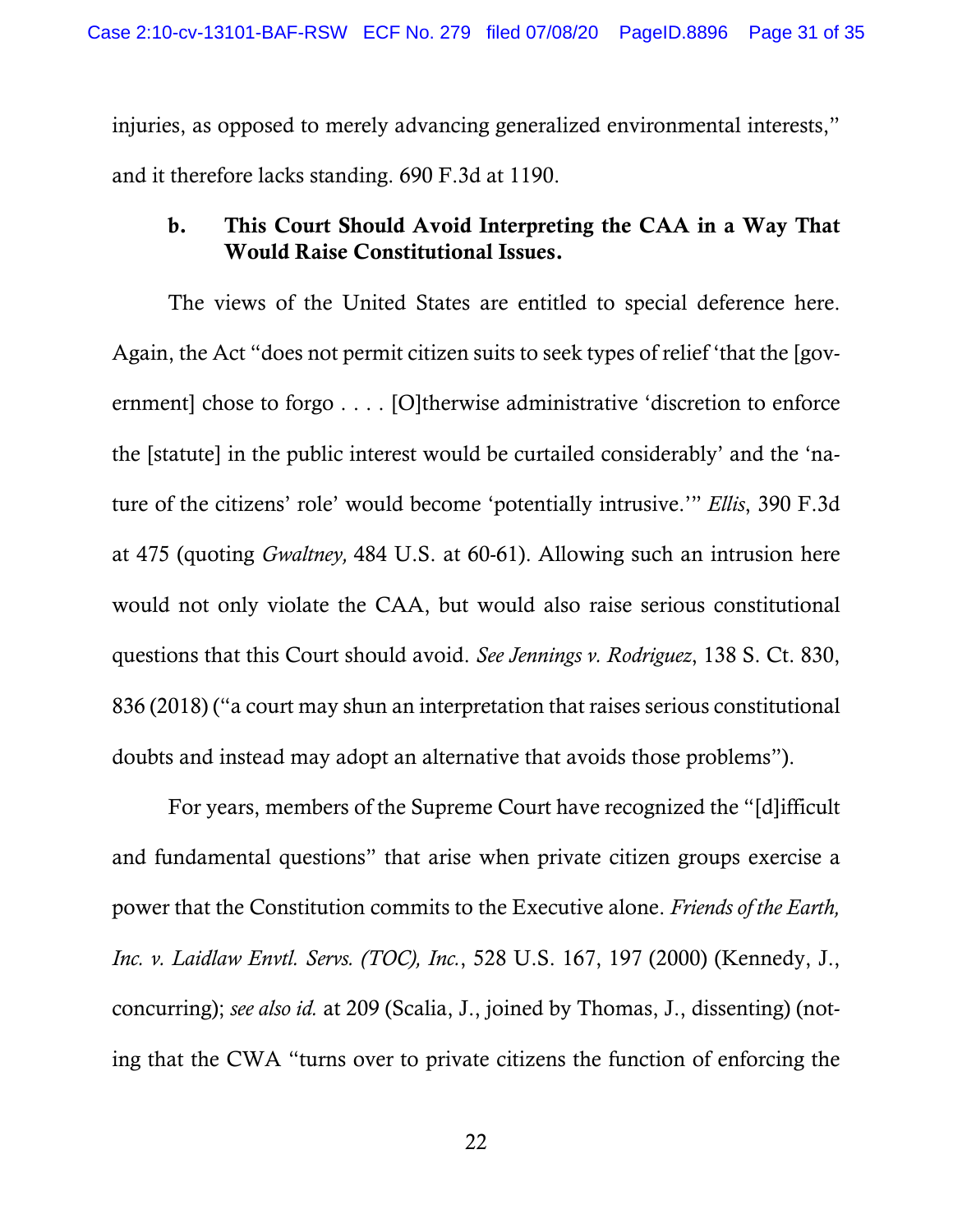law"); *Dep't of Transp. v. Assoc. of Am. R.R.*, 135 S. Ct. 1225, 1237 (2015) (Alito, J., concurring) (restating Justice Kennedy's concerns in *Laidlaw*). *Cf. Vt. Agency of Nat. Res. v. U.S. ex rel. Stevens*, 529 U.S. 765, 778 n.8 (2000) (recognizing the issue). The intrusion here is far more significant than in a typical citizen suit and raises at least two "difficult and fundamental questions" of constitutional law.

1. *The Vesting and "Take Care" Clauses*. "Under our Constitution, the 'executive Power'—all of it—is 'vested in a President,' who must 'take Care that the Laws be faithfully executed.'" *Seila Law LLC v. Consumer Financial Protection Bureau*, 591 U.S. \_\_ , No. 19-7, 2020 WL 3492641, at \*4 (2020) (quoting U.S. Const. Art. II, § 1, cl. 1). The Constitution therefore gives the President plenary authority both to direct his subordinates and, in nearly all cases, to remove them from office if he deems it necessary. *Id.* This ensures that "'the chain of dependence [is] preserved; the lowest officers, the middle grade, and the highest, will depend, as they ought, on the President, and the President on the community.'" *Free Enterprise Fund v. Public Company Accounting Oversight Board*, 561 U.S. 477, 498 (2010) (quoting 1 Annals of Cong., at 499 (J. Madison)).

Citizen plaintiffs, however, are not federal officers and are not subject to direct Presidential control or removal, yet they nevertheless wield the authority to enforce important federal laws as "private attorneys general," including through "the quintessentially executive power" of being able "to seek daunting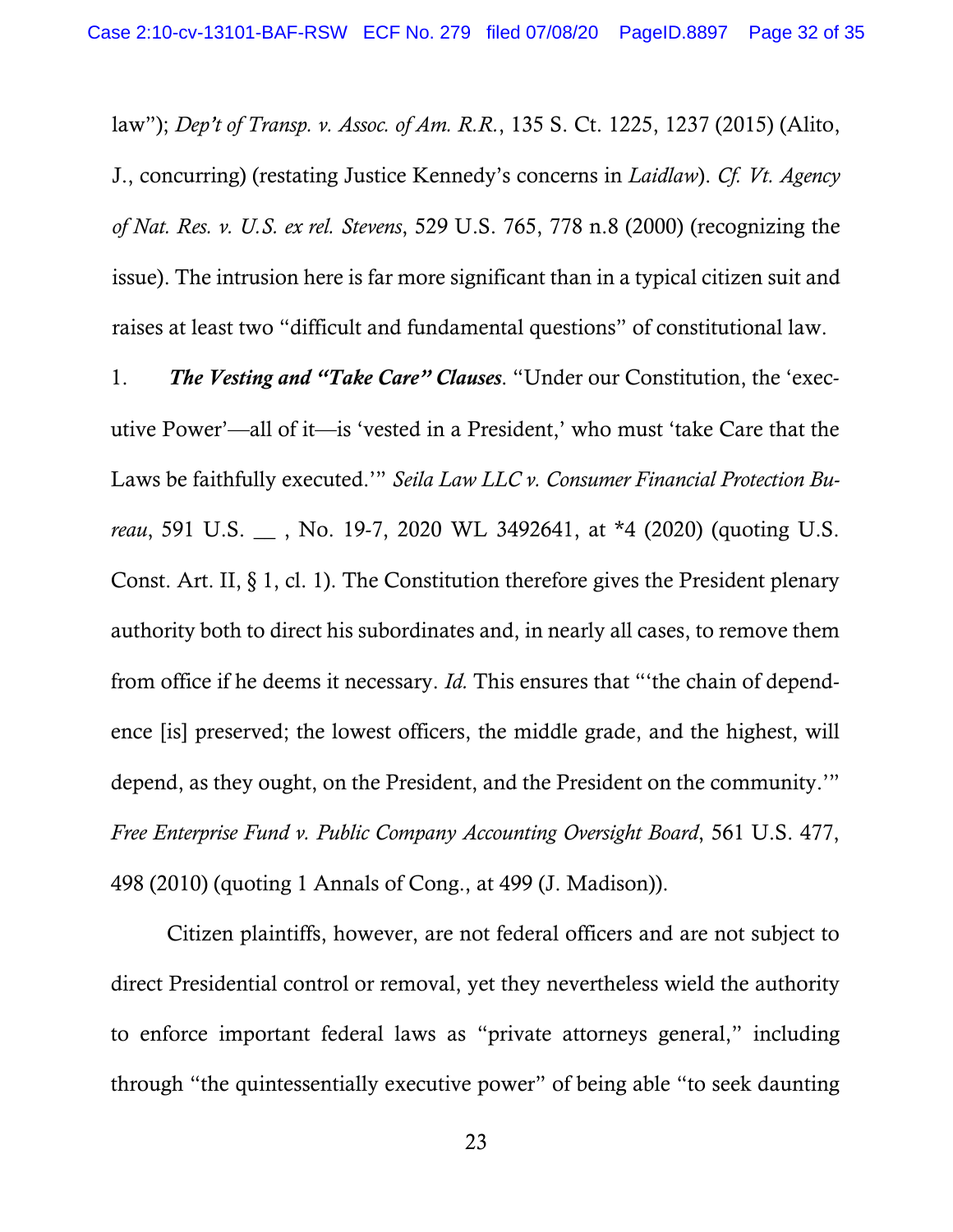monetary penalties against private parties on behalf of the United States in federal court." *Seila*, *supra*, at \*12. Permitting a mere plaintiff-intervenor to override the Executive Branch by settling "private attorney general" claims on terms that the Attorney General objects to is very difficult to square with the font of our law. And it "clashes with constitutional structure by concentrating power in a unilateral actor insulated from Presidential control," *id.* at \*5, and is tantamount to anointing Sierra Club as a "self-appointed mini-EPA," *Laidlaw*, 528 U.S. at 209 (Scalia, J., dissenting); *see also Buckley v. Valeo*, 424 U.S. 1, 138 (1976) (quoting U.S. Const. Art. II, § 3); *Heckler v. Chaney*, 470 U.S. 821, 832 (1985).

2. *The Appropriations Clause and Private Non-Delegation Doctrine*. The Appropriations Clause provides that "[n]o Money shall be drawn from the Treasury, but in Consequence of Appropriations made by Law." Settlements providing for payments to third parties in lieu of penalties owed to the U.S. Treasury in substance, if perhaps not in form, are an appropriation of government money in a manner that was never authorized by Congress—indeed, in a manner Congress expressly forbidden by Section 304(g)(2) and the MRA. *See supra* 9-18.

"[H]anding off [this appropriations] power to a private entity is 'legislative delegation in its most obnoxious form.'" *Assoc. of Am. R.R.* 135 S. Ct. at 1238 (Alito, J., concurring) (quoting *Carter v. Carter Coal Co.*, 298 U.S. 238, 311 (1936)). "When it comes to private entities, . . . there is not even a fig leaf of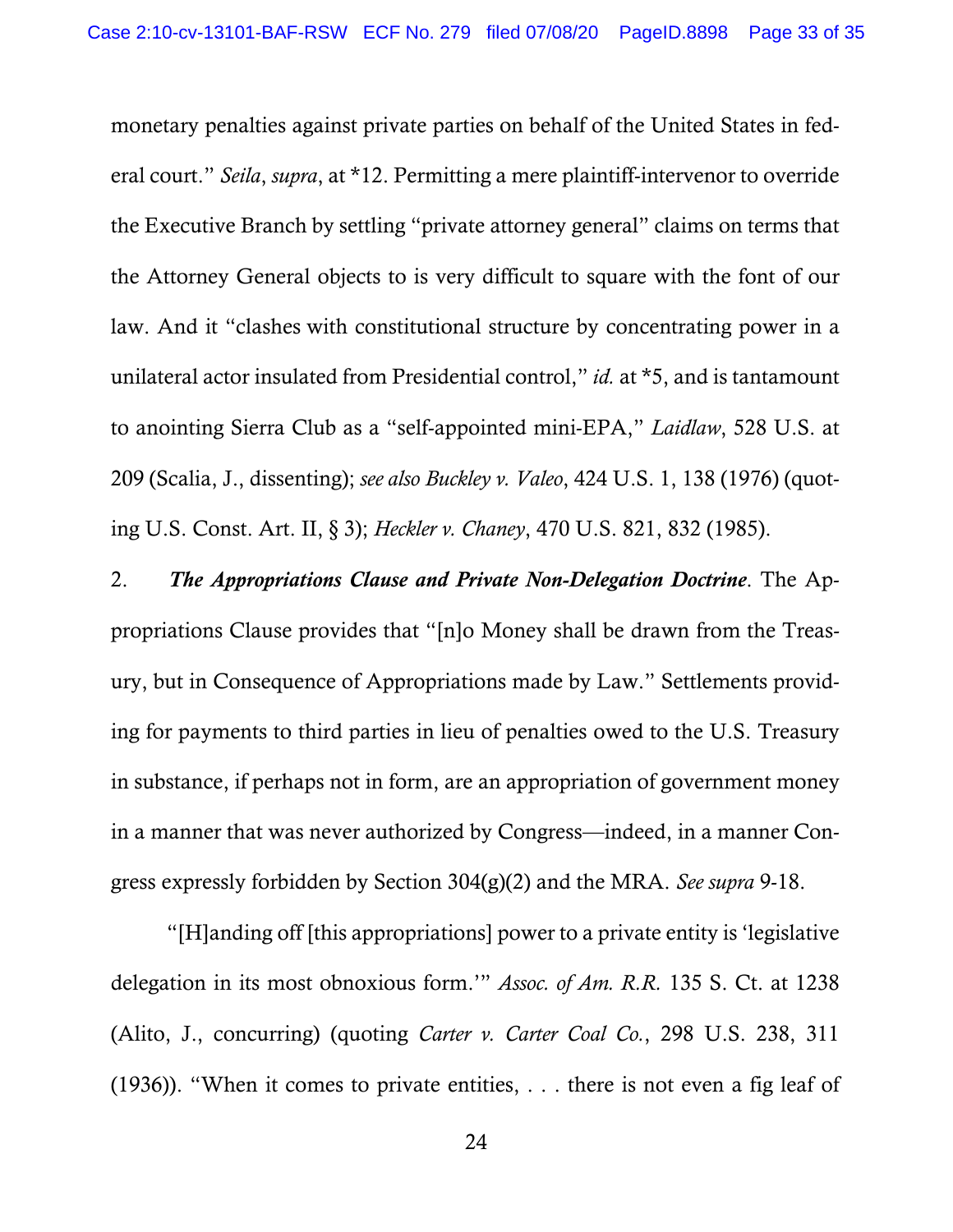constitutional justification. Private entities are not vested with 'legislative Powers.' Nor are they vested with the 'executive Power,' which belongs to the President." *Id.* at 1237 (Alito, J., concurring) (citations omitted).

\* \* \*

This Court should avoid interpreting the CAA in such a way as to raise these serious constitutional questions. *See, e.g.*, *Jennings*, 138 S. Ct. at 836. If the Court determines that the questions cannot be avoided, the United States respectfully requests the opportunity to submit additional briefing on these issues.

# **CONCLUSION**

The United States respectfully asks that this Court deny Sierra Club's Motion for Entry.

Respectfully submitted,

*s/ Michael B. Buschbacher* I

SUSAN PARKER BODINE *Assistant Administrator* Office of Enforcement and Compliance Assurance

U.S. Environmental Protection Agency

Of Counsel: **JEFFREY BOSSERT CLARK** *Assistant Attorney General* BRUCE S. GELBER *Deputy Assistant Attorney General*  PATRICIA MCKENNA *Assistant Section Chief, Environmental Enforcement Section*  MICHAEL B. BUSCHBACHER *Counsel to the Assistant Attorney General* 

> Environment & Natural Resources Div. U.S. Department of Justice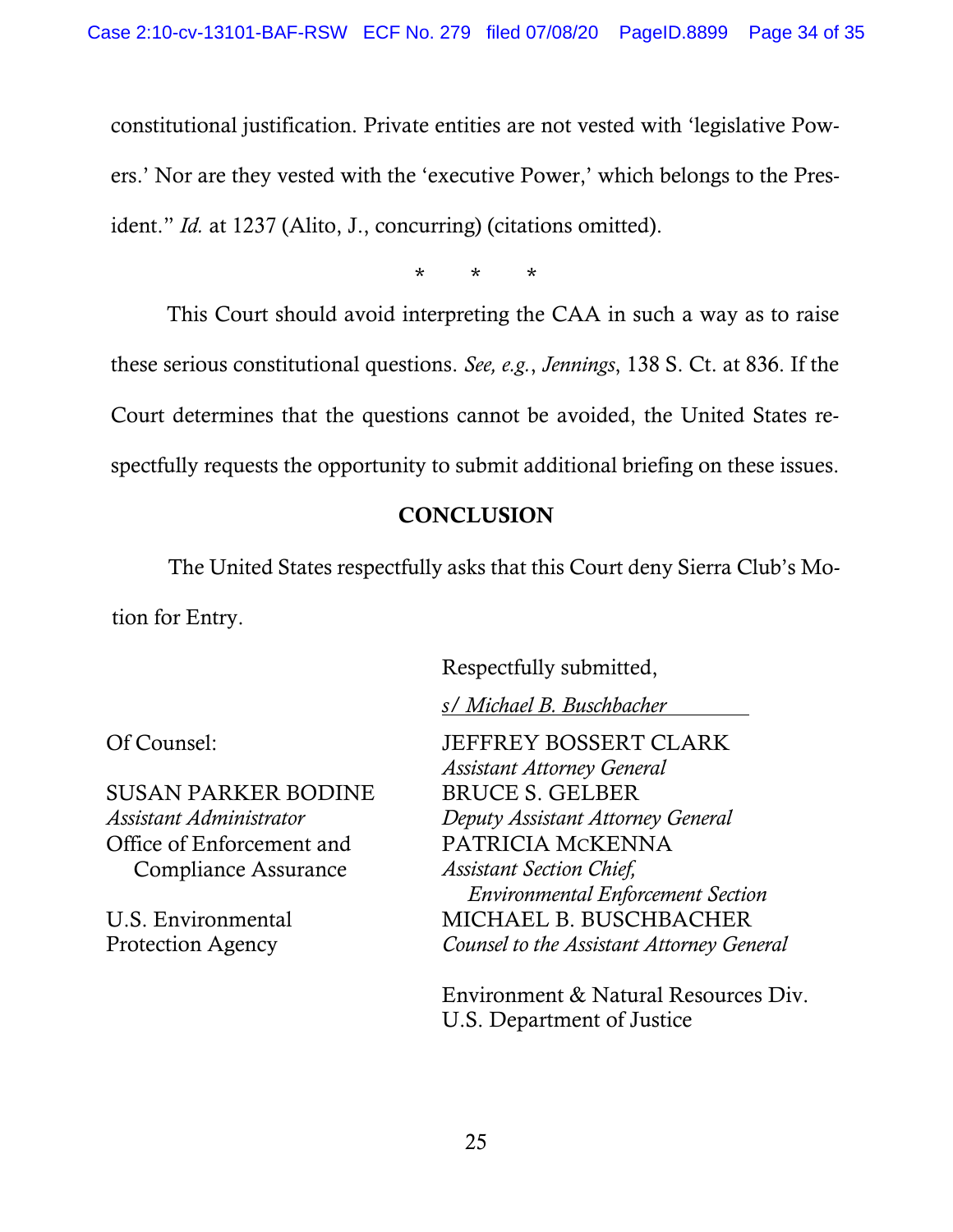# CERTIFICATE OF SERVICE

 I certify that this document was filed through the Court's ECF system, which will cause copies to be sent to all counsel of record.

*s/ Michael B. Buschbacher* I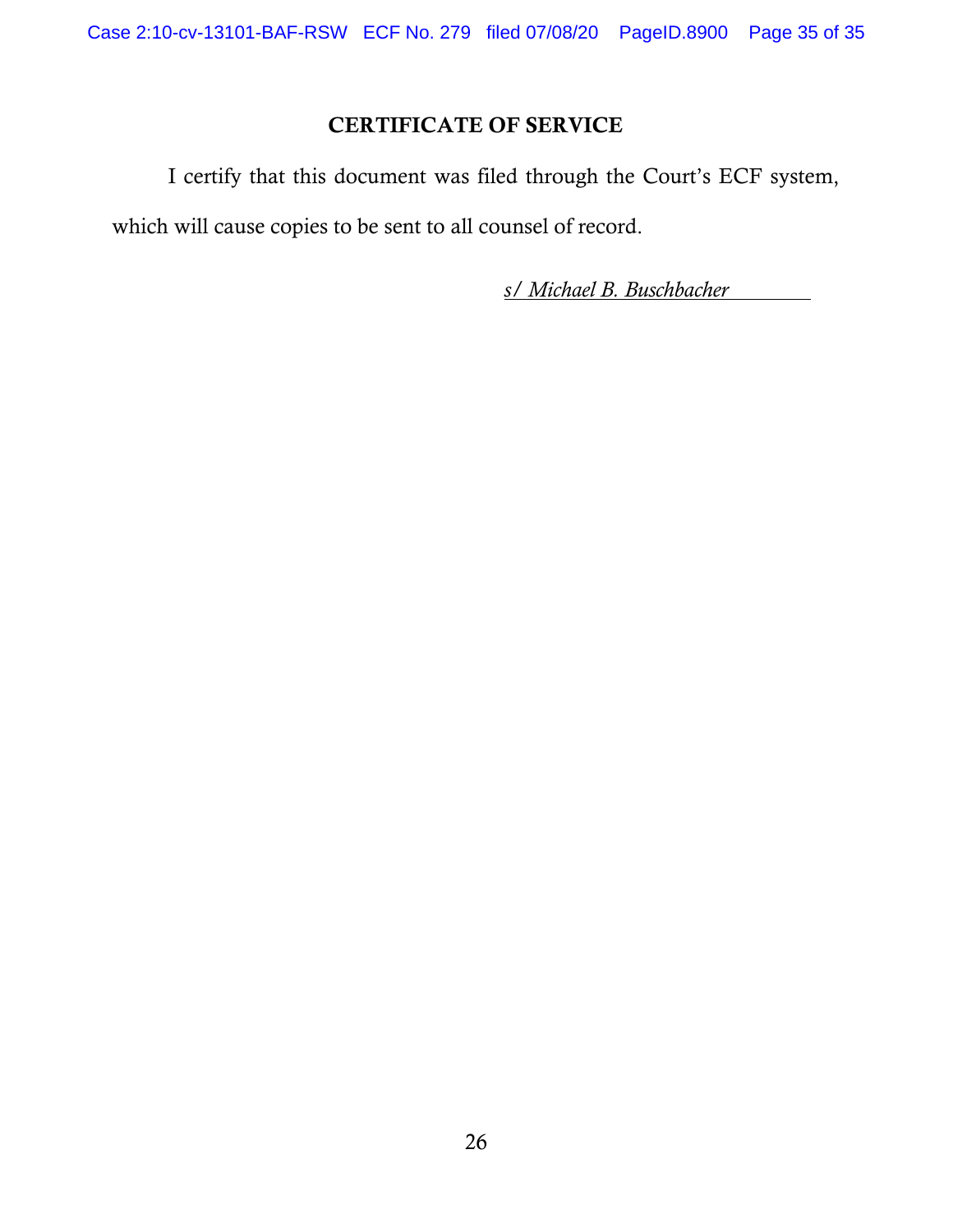Case 2:10-cv-13101-BAF-RSW ECF No. 279-1 filed 07/08/20 PageID.8901 Page 1 of 5

# EXHIBIT 1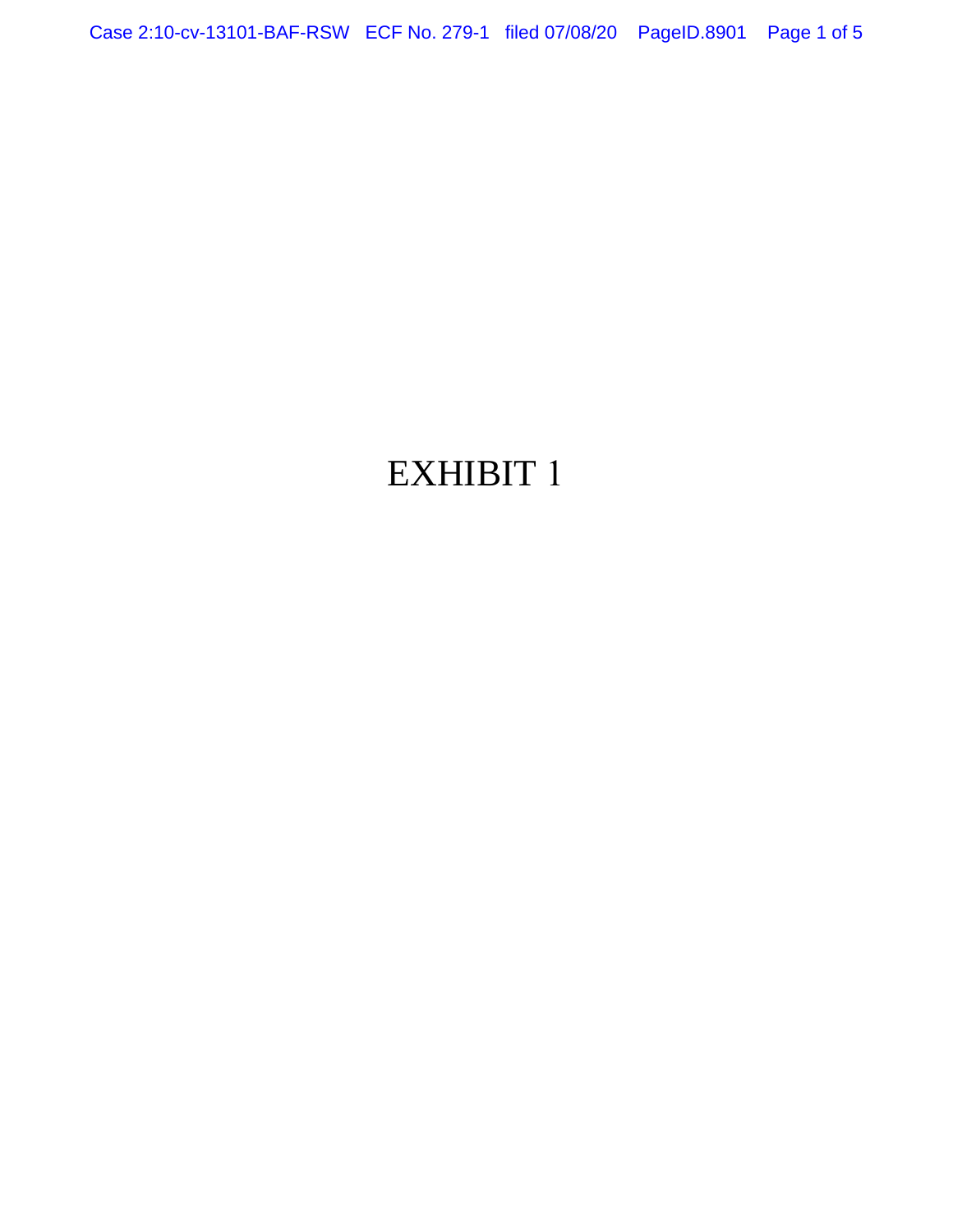|                | Case 2:10-cv-13101-BAF-RSW ECF No. 279-1 filed 07/08/20 PageID.8902 Page 2 of 5<br>Case 2:16-cv-01595-MCE-EFB Document 54 Filed 08/30/18 Page 1 of 4 |                                                                                             |
|----------------|------------------------------------------------------------------------------------------------------------------------------------------------------|---------------------------------------------------------------------------------------------|
|                |                                                                                                                                                      |                                                                                             |
| 1              |                                                                                                                                                      |                                                                                             |
| $\overline{2}$ |                                                                                                                                                      |                                                                                             |
| 3              |                                                                                                                                                      |                                                                                             |
| 4              |                                                                                                                                                      |                                                                                             |
| 5              |                                                                                                                                                      |                                                                                             |
| 6              |                                                                                                                                                      |                                                                                             |
| $\overline{7}$ |                                                                                                                                                      |                                                                                             |
| 8              |                                                                                                                                                      | UNITED STATES DISTRICT COURT                                                                |
| 9              |                                                                                                                                                      | <b>EASTERN DISTRICT OF CALIFORNIA</b>                                                       |
| 10             |                                                                                                                                                      |                                                                                             |
| 11             | <b>CALIFORNIA SPORTFISHING</b><br>PROTECTION ALLIANCE,                                                                                               | No. 2:16-cv-01595-MCE-EFB                                                                   |
| 12             | Plaintiff,                                                                                                                                           |                                                                                             |
| 13             | v.                                                                                                                                                   | <b>ORDER</b>                                                                                |
| 14             | FOREVER RESORTS, LLC; LAKE                                                                                                                           |                                                                                             |
| 15             | <b>OROVILLE MARINA, LLC; REX</b><br>MAUGHAN; and BILL HARPER,                                                                                        |                                                                                             |
| 16             | Defendants.                                                                                                                                          |                                                                                             |
| 17             |                                                                                                                                                      |                                                                                             |
| 18             |                                                                                                                                                      |                                                                                             |
| 19             |                                                                                                                                                      | Presently before the Court is the Government's Motion Seeking an Order                      |
| 20             | Regarding Ongoing Jurisdiction, which it filed along with its U.S. Comment Re                                                                        |                                                                                             |
| 21             |                                                                                                                                                      | Settlement. Mot., ECF No. 48. After the Court rejected the parties' third attempt to settle |
| 22             |                                                                                                                                                      | this dispute, ECF No. 44, the parties filed yet another Stipulation to Dismiss, this time   |
| 23             | without filing a copy of the consent judgment or settlement itself. ECF No. 45. The                                                                  |                                                                                             |
| 24             |                                                                                                                                                      | Government then filed a Notice informing the Court that it had requested to review the      |
| 25             |                                                                                                                                                      | parties' settlement documents—a right granted to the Government under 33 U.S.C. §           |
| 26             |                                                                                                                                                      | $1365(c)(3)$ —but had not received anything from the parties at that time. ECF No. 46.      |
| 27             | Thereafter, the parties provided the Government with a copy of their most recent                                                                     |                                                                                             |
| 28             |                                                                                                                                                      | settlement agreement, which the Government then attached to an updated Notice to the        |
|                |                                                                                                                                                      |                                                                                             |
|                |                                                                                                                                                      |                                                                                             |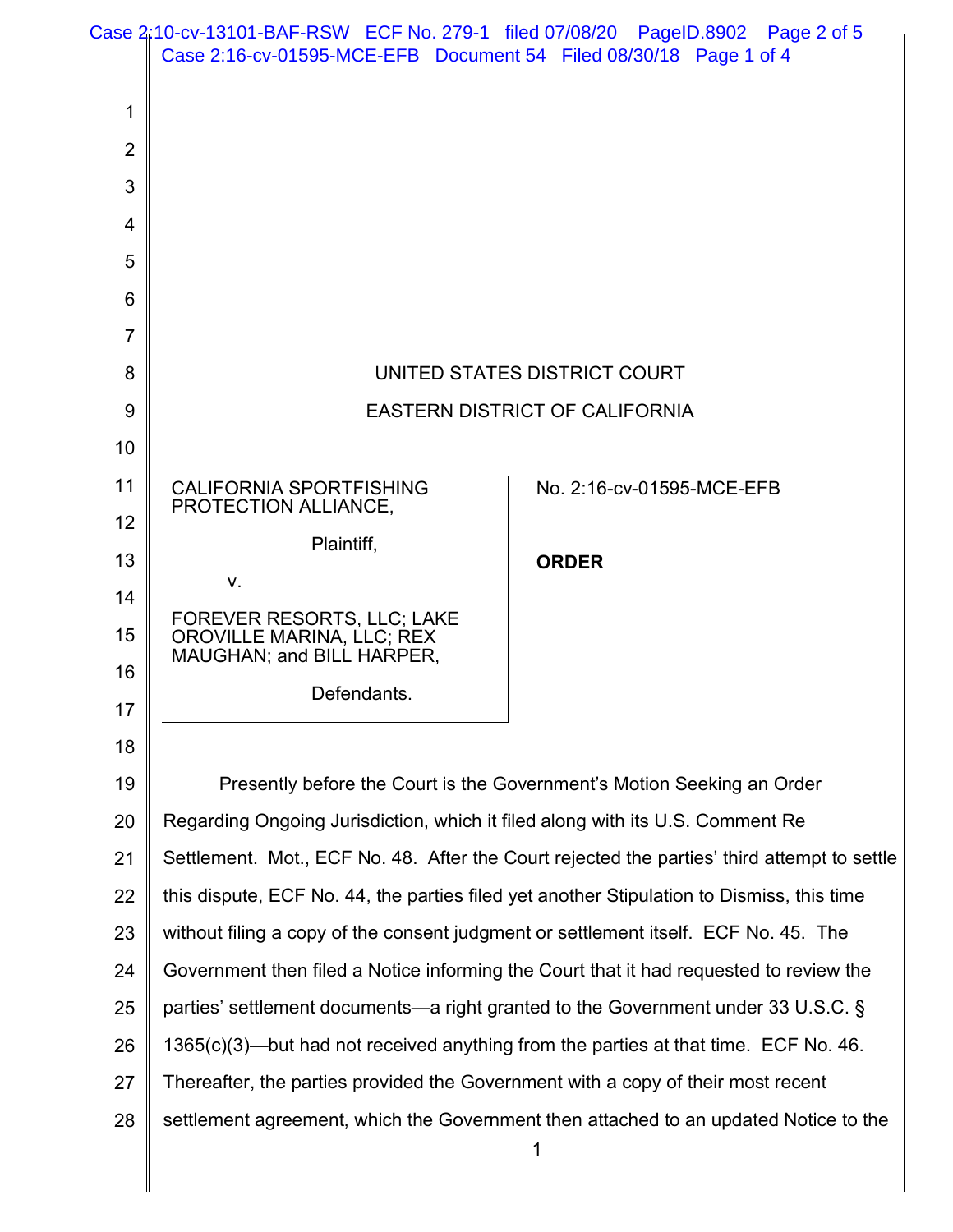1 Court. ECF No. 47.

2 3 4 5 6 7 8 9 In the present Motion Seeking Order Regarding Ongoing Jurisdiction, the Government takes no position as to the substance of the parties' most recent settlement, but expresses its "concerns . . . [with] the process being used to resolve this matter and the potential that a similar approach could be used to evade review by both the courts and the United States in future Clean Water Act citizen suit actions." Mot. at 1. It thus seeks to have the Court retain jurisdiction over the matter pending the Government's 45 day review period under the Clean Water Act. The Court shares in the Government's concerns and GRANTS the pending Motion. 1

10 11 12 13 14 15 16 17 18 19 20 21 22 23 The parties here have filed a Stipulation of Dismissal under Federal Rule of Civil Procedure 41(a)(1)(A)(ii). Ordinarily, dismissals under that section do not require a court order, and thus do not require court review, let alone Government oversight. But—as the Government points out in its brief—such a stipulation of dismissal is expressly "[s]ubject to . . . any applicable federal statute." In this case, the applicable federal statute is the Clean Water Act, which expressly provides that "[n]o consent judgment shall be entered in an action in which the United States is not a party prior to 45 days following the receipt of a copy of the proposed consent judgment" by the Department of Justice and by the EPA. 33 U.S.C. § 1365(c)(3). If the Court does not retain jurisdiction during this 45-day review period, the Government's opportunity for review has no teeth. Moreover, the Government argues that the Court may order Plaintiff to submit a fee motion because the Court has the authority to look behind the parties' settlement to ensure compliance with prior court orders, including a previous order in this case denying the attorney's fees as unreasonably high.

- 24 25 Plaintiff on the other hand argues that because this is a settlement and stipulated dismissal, the extent of the Court's authority over it is the same as any settlement and
- 26

<sup>27</sup> 28  $<sup>1</sup>$  As previously noted (ECF No. 44), it might appear to a more cynical court that the parties in this</sup> matter agreed to drop the Proposition 65 claim in order to evade this Court's review. Even without that claim, however, the parties' current settlement of the Clean Water Act claims remains subject to both Court and Government review.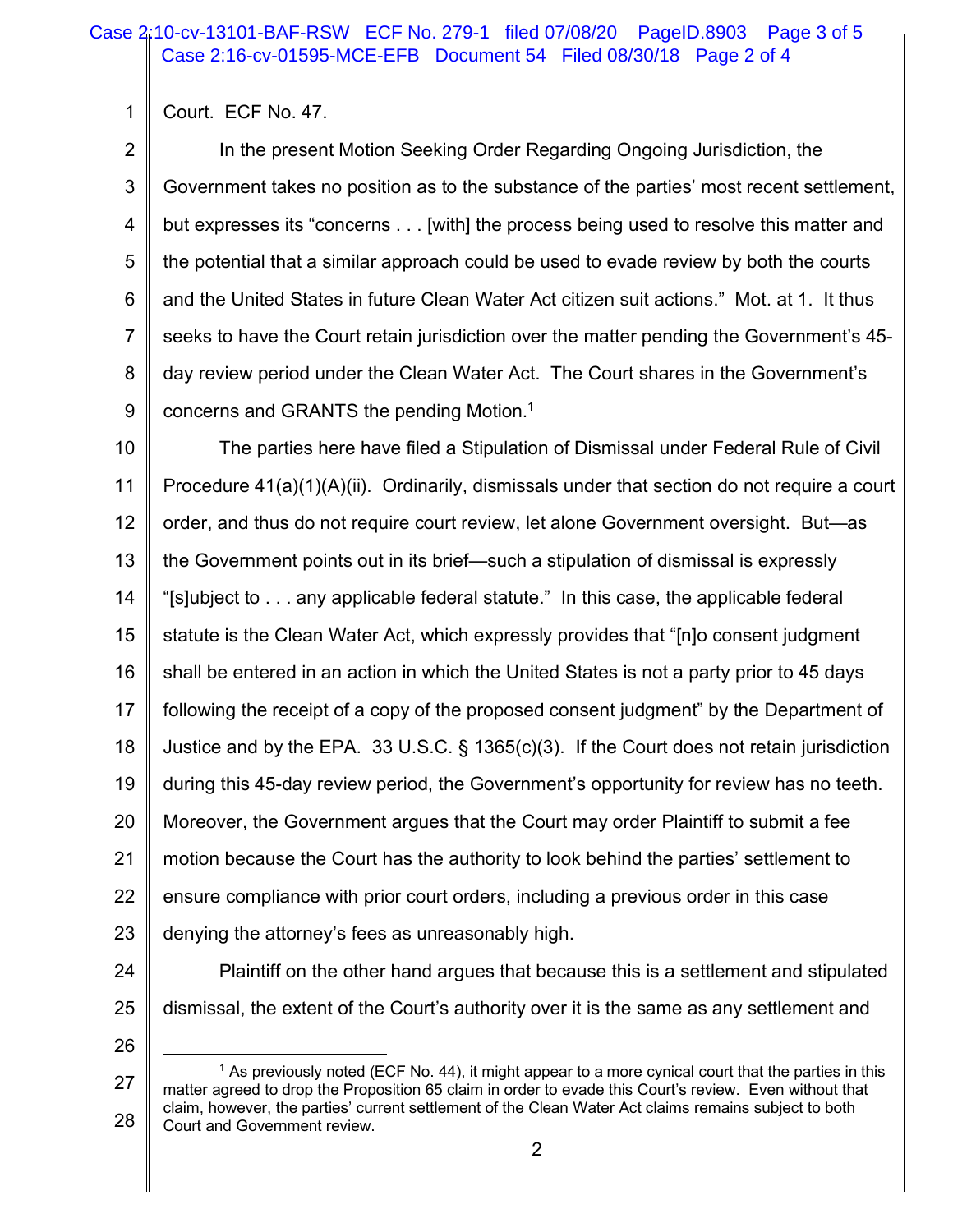#### Case 2:16-cv-01595-MCE-EFB Document 54 Filed 08/30/18 Page 3 of 4 Case 2:10-cv-13101-BAF-RSW ECF No. 279-1 filed 07/08/20 PageID.8904 Page 4 of 5

1 2 3 4 stipulated dismissal under Rule 41. Specifically, Plaintiff avers that the Court is limited to ensuring that all parties gave their informed consent and there was no improper behavior or wrongdoing. There being no evidence or allegation of wrongdoing, the Court need not take any further action, and the stipulated dismissal is effective.

5 6 7 8 9 10 11 12 13 14 15 16 17 The Court acknowledges that a consent judgment and a private settlement and stipulation of dismissal are not the same thing. Nevertheless, the underlying purpose of the two in this context is the same: to resolve the action and have some form of enforcement for that resolution. And the purpose of the Clean Water Act's 45-day review period is to provide the Government with the opportunity to ensure that the proposed consent judgment is in the public interest and promotes the goals of the Act "by seeking to restore and maintain the chemical, physical and biological integrity of the Nation's waters." Mot. at 5-6, citing 33 U.S.C. § 1251(a). It therefore makes little sense that parties to a Clean Water Act citizen suit—like the one here—could opt to privately settle their action and avoid the oversight mandated by  $\S$  1365(c)(3). For those reasons alone, the Court finds that it must retain jurisdiction over the present suit (and over Clean Water Act citizen suits in general) until the Government's review period has expired, regardless of the mechanism by which the parties wish to resolve the matter.

18 19 20 21 22 23 24 25 26 27 28 As for attorney's fees, Plaintiff is correct that under ordinary circumstances, the Court might not have the authority to look behind the parties' settlement and/or order a fees motion upon receiving notice of a stipulated dismissal. Nor does the Court make it a practice to do so. But this is not an ordinary case. First, this is a Clean Water Act citizen suit over which the Court retains jurisdiction, as set forth above. Second, as clearly laid out in the Government's Reply papers, the circumstances at play here suggest that the parties' settlement of this matter, combined with its settlement of the Proposition 65 claim in state court, may be in violation of this Court's previous orders. And finally, in light of the fact that the Proposition 65 claim was separately settled, the Court notes that the present attorney's fees request of \$47,500 may again be excessive. Of course, this is impossible to tell without a more substantial filing from Plaintiff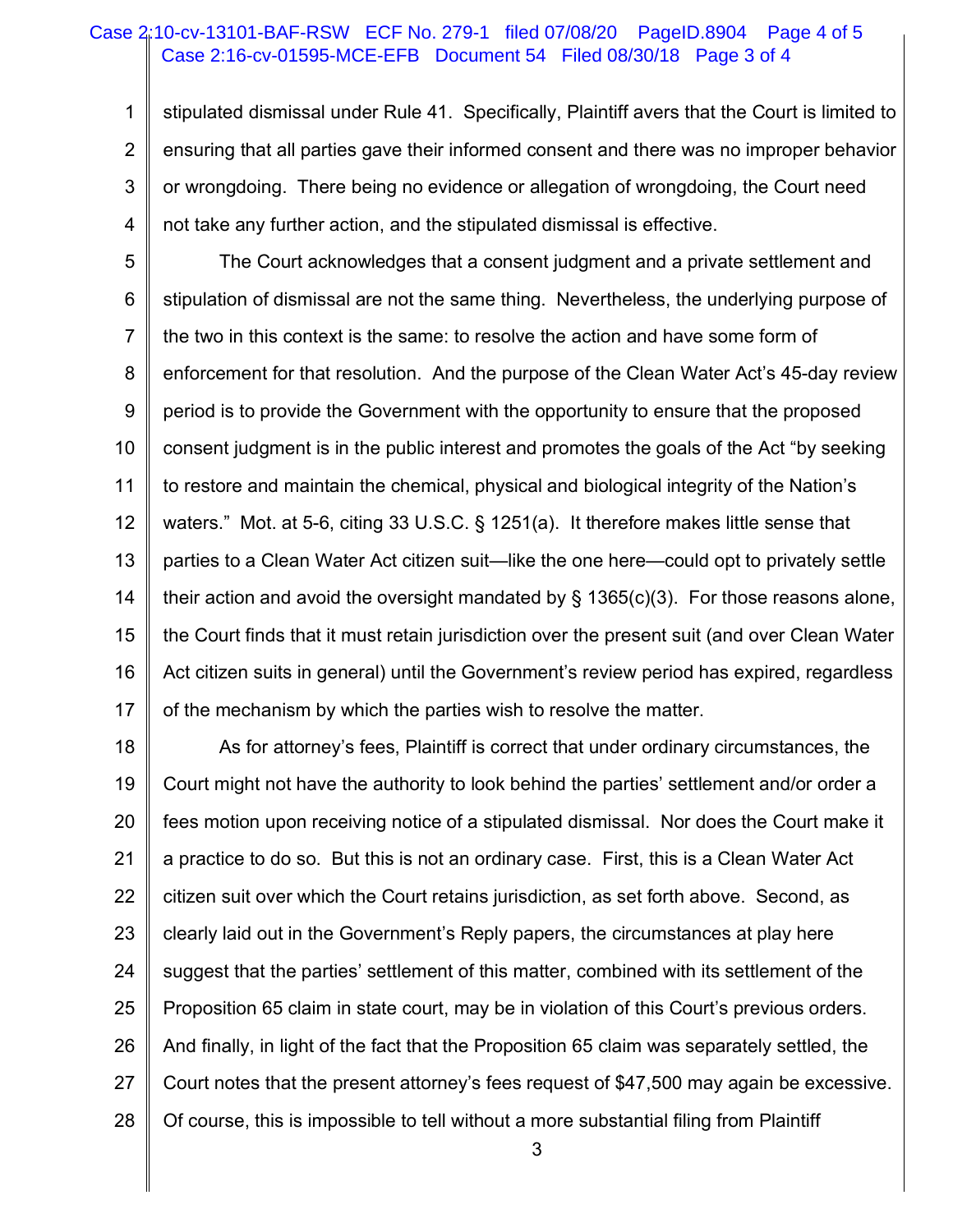|                | Case 2:10-cv-13101-BAF-RSW ECF No. 279-1 filed 07/08/20<br>PageID.8905<br>Page 5 of 5          |
|----------------|------------------------------------------------------------------------------------------------|
|                | Case 2:16-cv-01595-MCE-EFB Document 54 Filed 08/30/18 Page 4 of 4                              |
| 1              | addressing the fees request, as the Court has previously ordered. See ECF No. 44.              |
| $\overline{2}$ | For the above reasons, the parties stipulated dismissal is again REJECTED.                     |
| $\sqrt{3}$     | Plaintiff is ordered to show cause in writing not later than thirty (30) days from the date of |
| 4              | the electronic filing of this Order, justifying its present request for attorney's fees. The   |
| $\mathbf 5$    | Court hereby explicitly retains jurisdiction to review the disposition of the federal claims   |
| 6              | at issue in this litigation, which disposition now includes Plaintiff's attorney's fees        |
| $\overline{7}$ | request.                                                                                       |
| 8              | IT IS SO ORDERED.                                                                              |
| 9              | Dated: August 28, 2018                                                                         |
| 10             |                                                                                                |
| 11             | MORRISON C. ENGLAMD, JR<br>UNITED STATES DISTRICT JUDGE                                        |
| 12             |                                                                                                |
| 13             |                                                                                                |
| 14             |                                                                                                |
| 15             |                                                                                                |
| 16             |                                                                                                |
| 17             |                                                                                                |
| 18             |                                                                                                |
| 19             |                                                                                                |
| $20\,$         |                                                                                                |
| 21             |                                                                                                |
| 22             |                                                                                                |
| 23             |                                                                                                |
| 24             |                                                                                                |
| 25             |                                                                                                |
| 26             |                                                                                                |
| 27             |                                                                                                |
| 28             |                                                                                                |
|                | 4                                                                                              |

║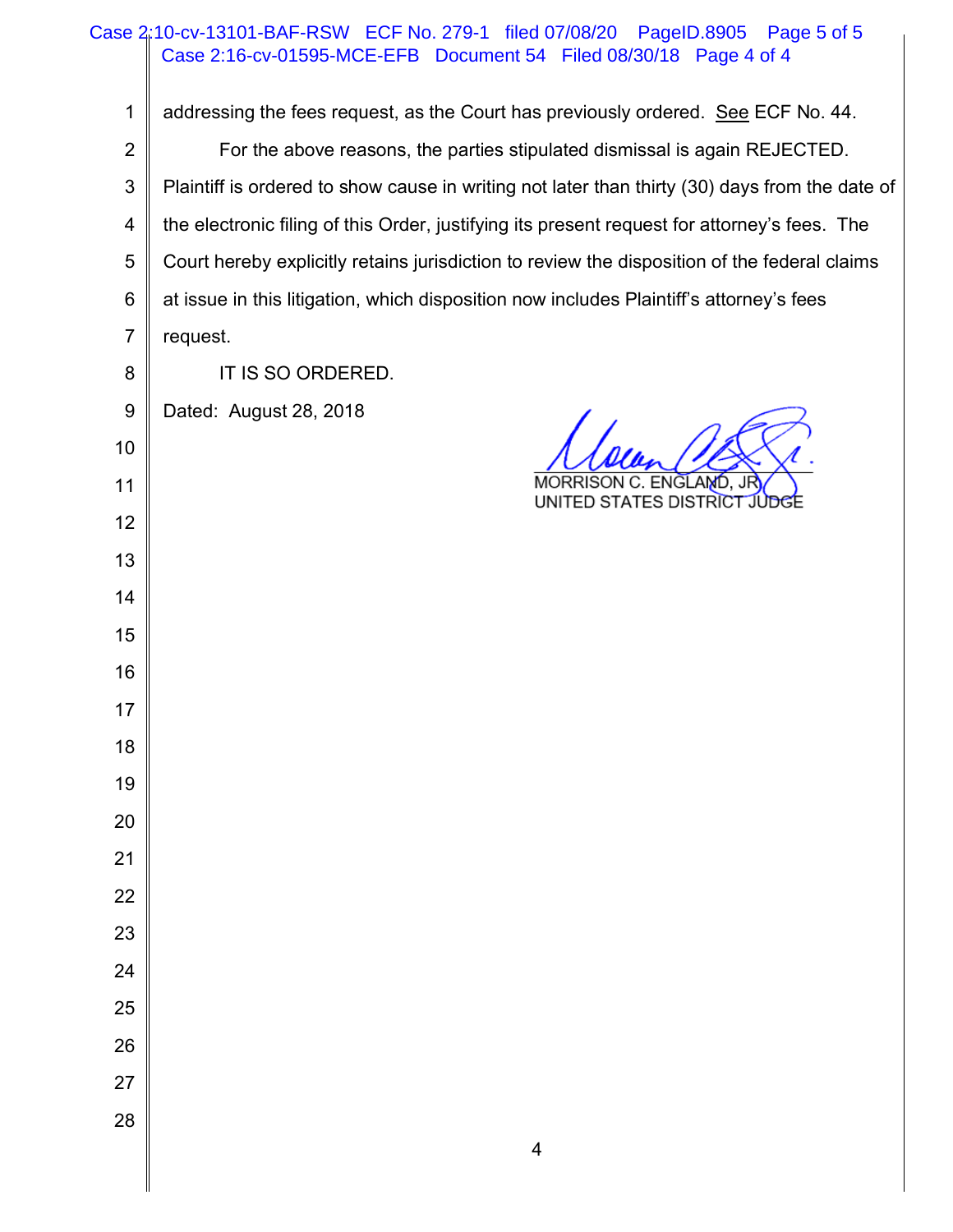Case 2:10-cv-13101-BAF-RSW ECF No. 279-2 filed 07/08/20 PageID.8906 Page 1 of 3

# EXHIBIT 2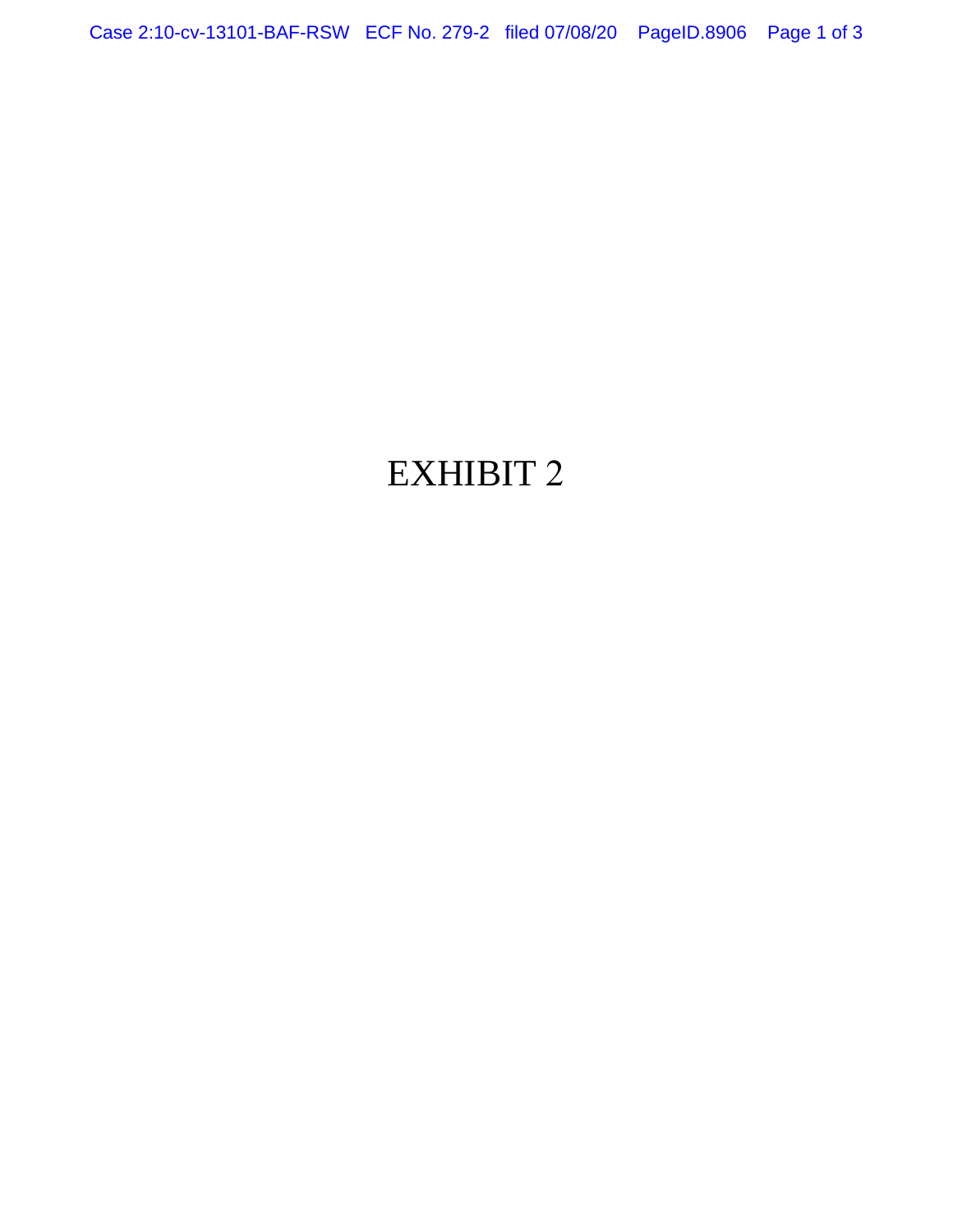|                                                                               | CCBase221107ecv40311035BGNF/RSFW BOEUNter12749-2Fiftect1070028120 PRgege1Df820Page1dDe#226f13                                                                                                                                                                                                                                                                                                |                                                                                                                                |  |
|-------------------------------------------------------------------------------|----------------------------------------------------------------------------------------------------------------------------------------------------------------------------------------------------------------------------------------------------------------------------------------------------------------------------------------------------------------------------------------------|--------------------------------------------------------------------------------------------------------------------------------|--|
| $\mathbf 1$<br>$\overline{2}$<br>3<br>$\overline{4}$<br>5<br>6<br>7<br>8<br>9 | CHERYL A. MACKAY (DC Bar No. 481891)<br>CHERYL.MACKAY@USDOJ.GOV<br>R. JUSTIN SMITH<br><b>MATTHEW R. OAKES</b><br>United States Department of Justice<br><b>Environment and Natural Resources Division</b><br>Law and Policy Section<br>Ben Franklin Station, P.O. Box 7415<br>Washington, D.C. 20044<br>$(202)$ 514-1442<br>$(202)$ 514-4231 (fax)<br><b>Attorneys for the United States</b> |                                                                                                                                |  |
| 10                                                                            |                                                                                                                                                                                                                                                                                                                                                                                              |                                                                                                                                |  |
| 11                                                                            | UNITED STATES DISTRICT COURT<br>FOR THE CENTRAL DISTRICT OF CALIFORNIA                                                                                                                                                                                                                                                                                                                       |                                                                                                                                |  |
| 12                                                                            |                                                                                                                                                                                                                                                                                                                                                                                              | <b>WESTERN DIVISION</b>                                                                                                        |  |
| 13                                                                            |                                                                                                                                                                                                                                                                                                                                                                                              |                                                                                                                                |  |
| 14                                                                            | JORGE LOPEZ,                                                                                                                                                                                                                                                                                                                                                                                 | No. CV 17-1735-GW-AFMx                                                                                                         |  |
| 15<br>16<br>17                                                                | Plaintiff,<br>V.<br>A&S METALS RECYCLING INC.,                                                                                                                                                                                                                                                                                                                                               | <b>ORDER REOPENING CASE AND</b><br><b>RETAINING JURISDICTION, AND</b><br><b>REQUIRING PARTIES TO MEET AND</b><br><b>CONFER</b> |  |
| 18<br>19                                                                      | Defendant.                                                                                                                                                                                                                                                                                                                                                                                   | The Honorable George H. Wu                                                                                                     |  |
| 20                                                                            |                                                                                                                                                                                                                                                                                                                                                                                              |                                                                                                                                |  |
| 21                                                                            |                                                                                                                                                                                                                                                                                                                                                                                              | <b>ORDER</b>                                                                                                                   |  |
| 22                                                                            | Upon consideration of the United States' Request to Reopen Case and Retain                                                                                                                                                                                                                                                                                                                   |                                                                                                                                |  |
| 23                                                                            |                                                                                                                                                                                                                                                                                                                                                                                              | Jurisdiction, and Recommendation for Meet and Confer, THE COURT hereby ORDERS                                                  |  |
| 24                                                                            | that:                                                                                                                                                                                                                                                                                                                                                                                        |                                                                                                                                |  |
| 25                                                                            | This case is reopened.                                                                                                                                                                                                                                                                                                                                                                       |                                                                                                                                |  |
| 26<br>27                                                                      | The proposed "settlement agreement" in this case is a consent judgment<br>within the scope of 33 U.S.C. $\S$ 1365(c), subject to federal review and                                                                                                                                                                                                                                          |                                                                                                                                |  |
| 28                                                                            | PROPOSED ORDER, CASE NO. 2:17-cv-07408-AB-AGR                                                                                                                                                                                                                                                                                                                                                |                                                                                                                                |  |